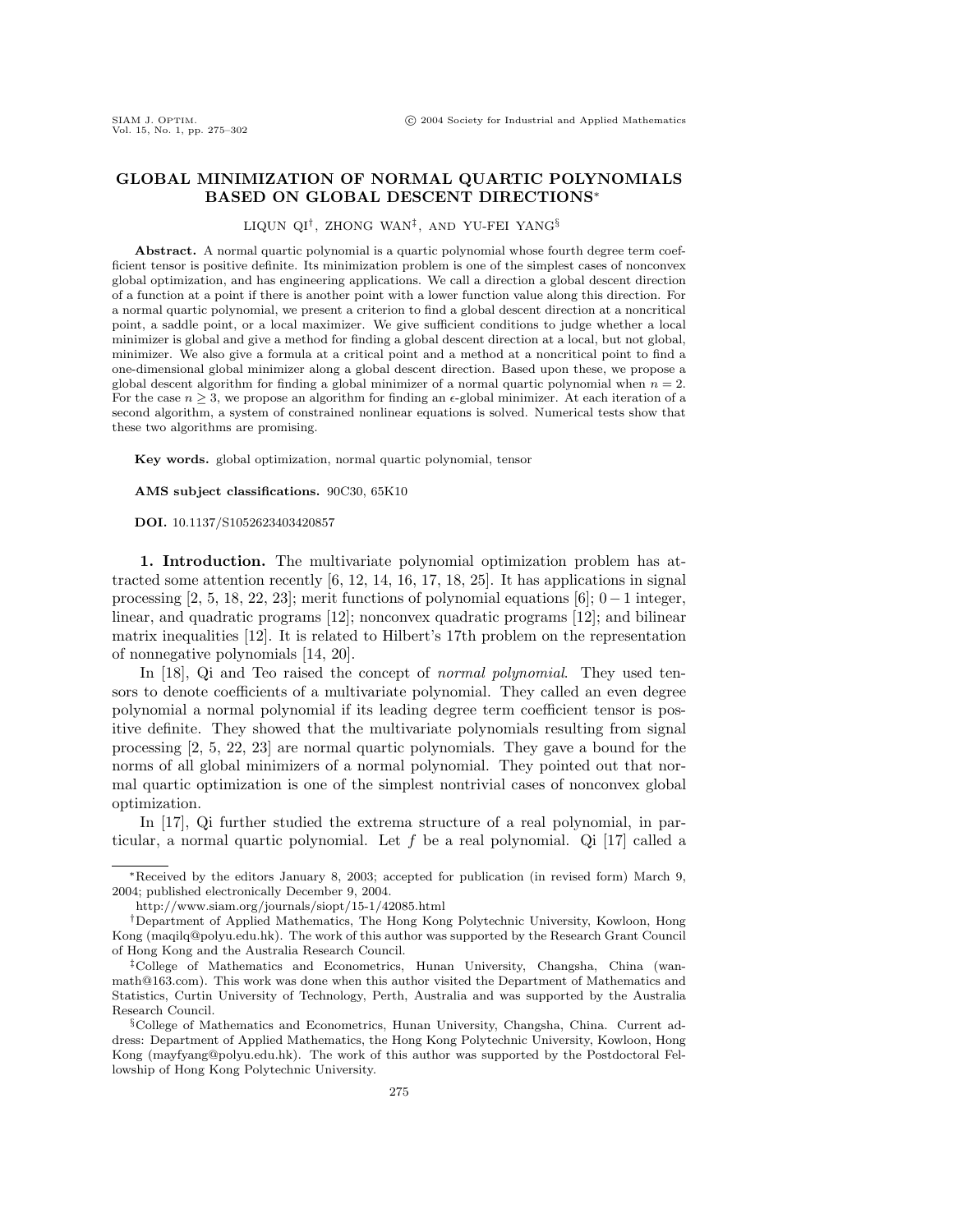polynomial factor of  $f - c_0$ , where  $c_0$  is a constant, an essential factor of f. He showed that essential factors of f play an important role in defining critical and extremum surfaces of f. He proved that a normal polynomial has no odd degree essential factors, and all of its even degree essential factors are normal polynomials, up to a sign change. He also showed that a normal quartic polynomial can have at most one local maximizer.

The results of [18] and [17] indicate that there should be some better methods for finding a global minimizer of a normal quartic polynomial than in the general case.

Let  $f: \mathbb{R}^n \to \mathbb{R}$  be a nonconvex function. Let  $x, y \in \mathbb{R}^n$ ,  $y \neq 0$ . We call y a global descent direction of f at x if there is a  $t \in \Re$  such that

$$
f(x + ty) < f(x).
$$

Clearly, x is a global minimizer of f if and only if it has no global descent directions. It is also obvious that a local descent direction of  $f$  at  $x$  is a global descent direction of f at x. Hence, if x is not a local minimizer of f, it is easy to find a global descent direction of  $f$  at  $x$ .

Thus, the next questions are as follows: Given x and y, can we judge if y is or is not a global descent direction of  $f$  at  $x$ ? If it is, can we easily find a one-dimensional global minimizer of f along this global descent direction? In general, how can we find such a global descent direction? We seek answers to these questions for the case when  $f$  is a normal quartic polynomial.

The paper is organized as follows. In section 2, we review the current knowledge on tensors and normal quartic polynomials.

In section 3, we present a criterion for finding a global descent direction of a normal quartic polynomial  $f$  at a saddle point or a local maximizer and for judging whether a given direction is a global descent direction of  $f$  at a local minimizer. At a critical point of  $f$ , we give a formula for finding a one-dimensional global minimizer along a global descent direction.

In section 4, we give a method at a noncritical point of  $f$  to find a one-dimensional global minimizer along a global descent direction.

In section 5, we present a method for finding a global descent direction of  $f$  at a local minimizer when  $n = 2$ . For the case  $n \geq 3$ , we propose a constrained nonlinear equation approach to find a global descent direction of  $f$  at a local minimizer. The latter is valid for general global optimization. Some sufficient conditions for judging whether a local minimizer is global are given in section 6.

Based upon the above analysis, in section 7 we propose a global descent algorithm for finding a global minimizer of f when  $n = 2$ . When  $n \geq 3$ , we form another algorithm based upon the constrained nonlinear equation approach described in section 5. This algorithm will find an  $\epsilon$ -global minimizer of f.

In section 8, we describe an application of the proposed method in signal processing and report numerical testing results for these two algorithms. For the first algorithm, which can find a global minimizer of f when  $n = 2$ , we solve the example in [23] in eight iterations. We then solve ten problems randomly generated. The results show that the maximum iteration number is 10 and the minimum is 4. The computer time for each example is no more than one second. For the second algorithm which finds an  $\epsilon$ -global minimizer of f for  $n \geq 3$ , we solve ten problems randomly generated for  $n = 3$  and five problems randomly generated for  $n = 4$ . The maximum iteration number is 21 and the minimum is 6. The computer time for each example is approximately one second. We then solve four problems for a class of special normal quartic polynomials with  $n = 6$ . After 21–25 iterations, we obtain the global minimizers of these four problems. Some final remarks are given in section 9.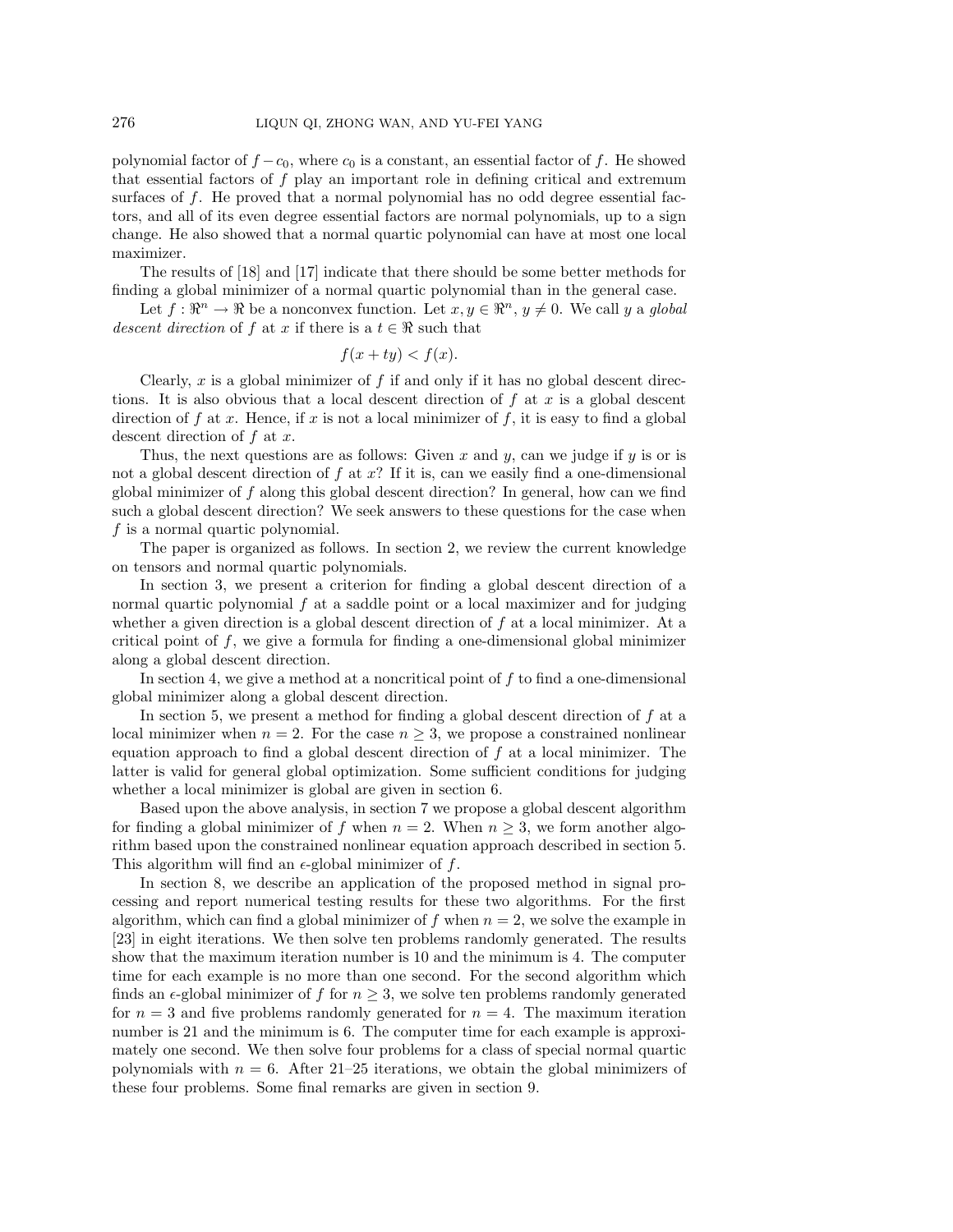**2. Tensor analysis and normal quartic polynomial.** We use A and B to denote fourth order totally symmetric tensors, and use  $A_{i_1i_2i_3i_4}, i_l \in \{1,\ldots,n\}$  for  $l = 1, 2, 3, 4$  to denote the elements of a fourth order totally symmetric tensor A, i.e.,

$$
A_{i_1 i_2 i_3 i_4} = A_{j_1 j_2 j_3 j_4}
$$

if  $\{i_1, i_2, i_3, i_4\}$  is any reordering of  $\{j_1, j_2, j_3, j_4\}$ . Let  $x \in \mathbb{R}^n$  define

$$
Ax^{4} := \sum_{i_{1},i_{2},i_{3},i_{4}=1}^{n} A_{i_{1}i_{2}i_{3}i_{4}}x_{i_{1}}x_{i_{2}}x_{i_{3}}x_{i_{4}}.
$$

Similarly, we use  $M$  and  $N$  to denote third order totally symmetric tensors,  $P$ and  $Q$  to denote second order totally symmetric tensors,  $p$  and  $q$  to denote first order totally symmetric tensors, and  $p_0$  and  $q_0$  to denote constants. Thus, the elements of M, P, and p are  $M_{ijk}$ ,  $P_{ij}$ , and  $p_i$ , respectively, for  $i, j, k = 1, \ldots, n$ . We also have

$$
Mx3 = \sum_{i,j,k=1}^{n} M_{ijk}x_ix_jx_k,
$$

$$
Px2 = \sum_{i,j=1}^{n} P_{ij}x_ix_j,
$$

and

$$
px = \sum_{i}^{n} p_i x_i.
$$

Then we may denote a quartic polynomial  $f : \mathbb{R}^n \to \mathbb{R}$  as

(1) 
$$
f(x) = Ax^4 + Mx^3 + Px^2 + px + p_0,
$$

where  $A$  is a fourth order tensor,  $M$  is a third order tensor,  $P$  is a second order tensor, and  $p$  is a first order tensor, while  $p_0$  is a constant.

Actually, a first order tensor  $p$  is equivalent to a vector, and a second order tensor P is equivalent to a square matrix. Thus, we have  $px = p^T x$  and  $Px^2 = x^T Px$ . But we will prefer to use the tensor notation  $px$  and  $Px^2$  in this paper.

Let  $\|\cdot\|$  be a norm in  $\mathbb{R}^n$ . Denote

$$
S := \{ x \in \Re^n : ||x|| = 1 \}.
$$

We say that a fourth order totally symmetric tensor  $A$  is *positive definite* if

$$
Ax^4 > 0
$$

for all  $x \in S$ . This definition extends the definition of positive definite matrices. For a fourth order tensor A, it was defined in [18] that

$$
[A] := \min\{Ax^4 : x \in S\}.
$$

Clearly, A is positive definite if and only if  $[A] > 0$ . Similarly, for a second order totally symmetric tensor P,

$$
[P] := \min\{Px^2 : x \in S\},\
$$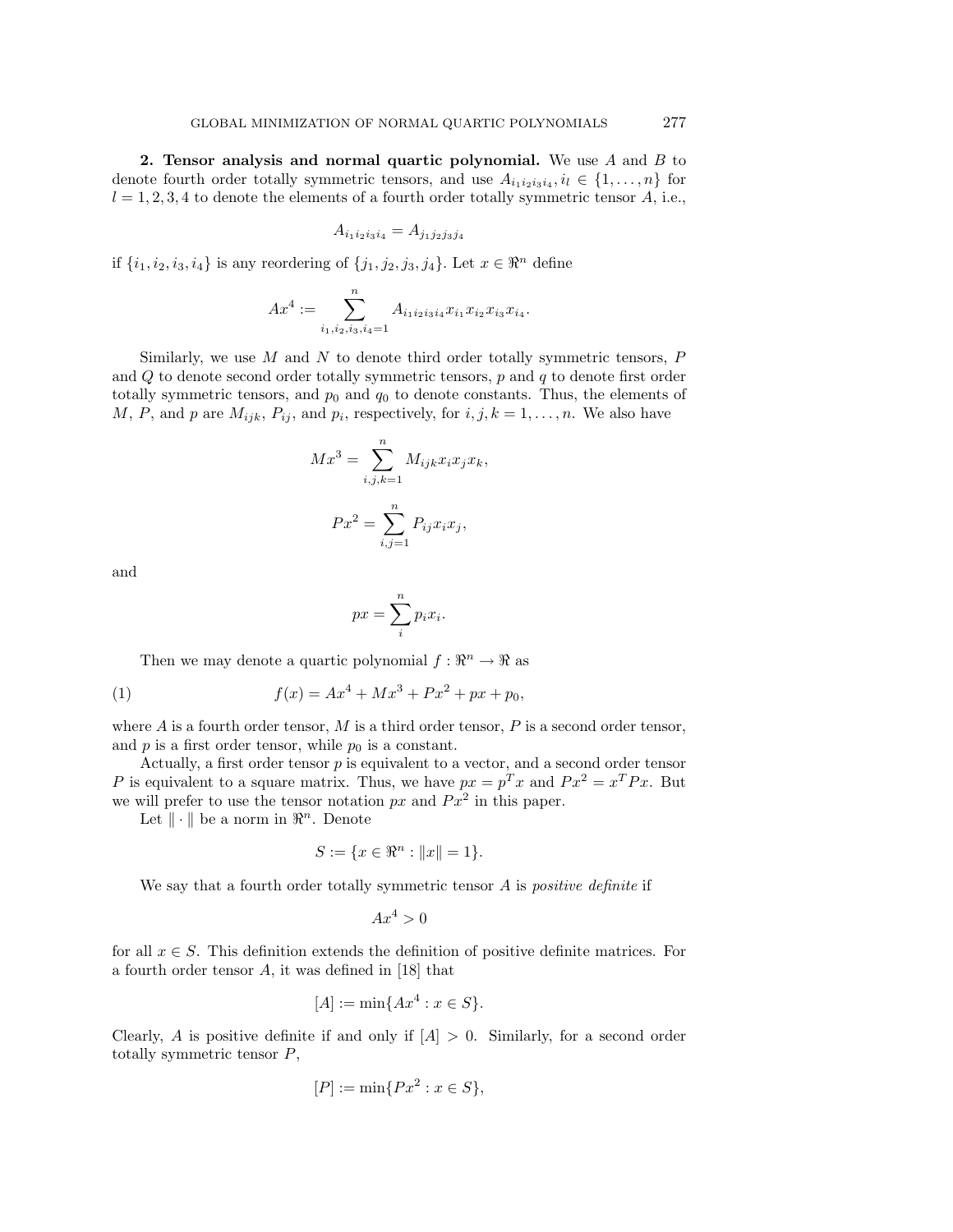which is the smallest eigenvalue of the symmetric matrix  $P$  when we use the 2-norm. We may also define positive semidefinite totally symmetric tensors similarly.

We also define the norm of  $A, M, P, a$ , etc. as

$$
||A|| := max{ |Ax^4| : x \in S }
$$
, etc.

A quartic or quadratic polynomial is called a normal quartic or quadratic polynomial, respectively, if its leading coefficient tensor is positive definite.

Here are some nice properties for a normal quartic polynomial  $f$ , expressed by (1) [17, 18].

(a) When  $||x||$  tends to infinity, the value of f will also tend to infinity.

(b) f always has a global minimizer. If  $x^*$  is a global minimizer of f, then

$$
||x^*|| \le L := \max \left\{ 1, \frac{||M|| + ||P|| + ||p||}{[A]} \right\}.
$$

For a normal quartic polynomial arising in signal processing, a computational bound for its global minimizers was also given in [18].

(c) If f can be written as

$$
f(x) = g(x)h(x) + c_0,
$$

where g and h are two nonconstant polynomials and  $c_0$  is a constant, then g and h are normal quadratic polynomials up to a sign change of both  $g$  and  $h$ . In this case, if at least one of the zero sets of  $g$  and  $h$  is nonempty, then a global minimizer of  $f$ can be found in the interiors of one or two ellipsoids defined by the zero sets of g and h, or at the points defined by the zero sets of g and h. See [17] for details.

(d) f has at most one local maximizer.

According to the Bézout theorem [3, 10], if a quartic polynomial f of n variables has only isolated critical points, then the number of these isolated critical points is less than  $3^n$ . In [4], it was shown that a quartic polynomial of two variables has at most five isolated local extremum points if it has only isolated critical points. See also [21]. But a quartic polynomial or even a normal quartic polynomial may have extremum manifold. So these results have not given a real bound on the number of local extremum points.

Surely, if a function  $f$  has a connected extremum manifold  $C$ , it has infinitely many local minimizers. Thus, we may not count the number of local extremum points in this case. But we may count the number of extremum levels. It is easy to see that if a function f has a connected critical point manifold  $C$ , then f has the same value at this manifold [17]. This motivates us to define the following concept: We call a real number  $c_0$  a minimum level (critical level) of f if there is a local minimizer (critical point)  $x$  of  $f$  such that

$$
f(x)=c_0.
$$

PROPOSITION 1. The number of minimum (critical) levels of a polynomial is finite.

Proof. The critical point set of a polynomial is a real algebraic variety [26]. It has at most a finite number of topological components [26]. As stated above, f has the same value on each topological component of this algebraic variety. Hence, the number of critical levels of  $f$  is finite. As a minimum level is a critical level, the number of minimum levels of  $f$  is also finite.  $\Box$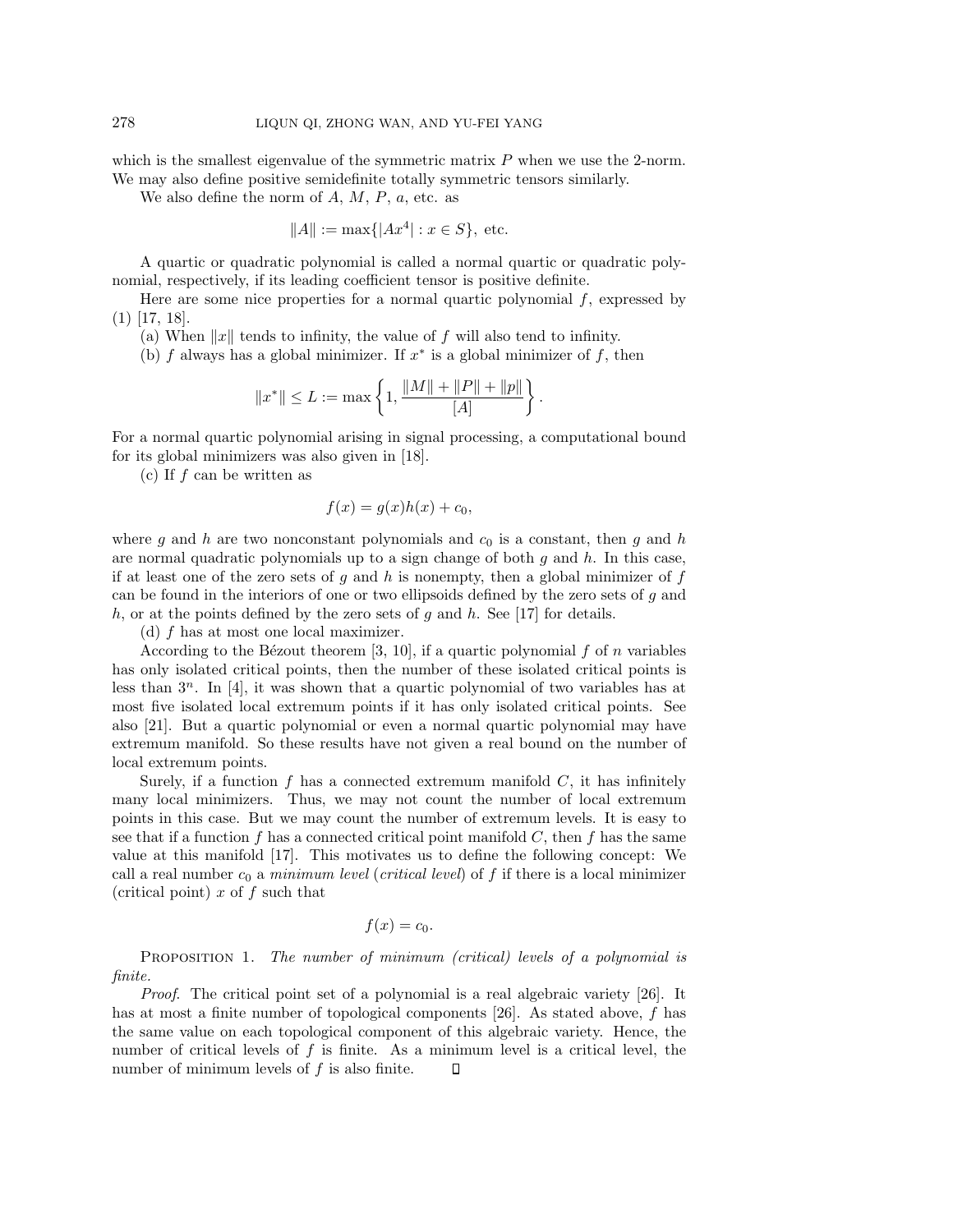This proposition has important implications for developing global descent algorithms for finding a global minimizer of a normal quartic polynomial. We say an algorithm is a global descent algorithm if it can always proceed from a local minimizer, when it is not a global minimizer, to another local minimizer with lower function value. By this proposition, such an algorithm will converge in finitely many iterations.

**3. Global descent directions.** In this section we study global descent directions of f at critical points, where  $f : \mathbb{R}^n \to \mathbb{R}$  is assumed to be a normal quartic polynomial, i.e., its fourth degree term coefficient tensor is positive definite. We first give a criterion to judge the type of critical points. Then we give a sufficient and necessary condition for a direction  $y$  to be a global descent direction of  $f$  at a critical point x, and a formula to compute a global minimizer of f along y if y is a global descent direction. We further investigate the way to find a global descent direction if x is a local maximizer or a saddle point of f. If x is a local minimizer, we give a criterion to judge whether it is a global minimizer or not. The issue of finding a global descent direction when  $x$  is a local minimizer, but not global, will be treated in section 5.

Let  $F: \mathbb{R}^n \to \mathbb{R}^n$  be the gradient function of f, i.e.,

$$
F=\nabla f.
$$

Throughout this section, we assume that  $x$  is a critical point of  $f$ , i.e.,

$$
F(x) = 0.
$$

Then we may rewrite  $f$  as

(2) 
$$
f(x+ty) = f(x) + t^2 Qy^2 + t^3 Ny^3 + t^4 Ay^4,
$$

where  $y \in \mathbb{R}^n, y \neq 0, t \in \mathbb{R}, Q$  is a second order tensor, and N is a third order tensor. It is obvious that

$$
Q=\frac{1}{2}f''(x)
$$

and

$$
N = \frac{1}{6}f'''(x).
$$

Hence, it is easy to calculate  $Q$  and  $N$ .

The next proposition gives a criterion to judge whether a given critical point  $x$  of  $f$  is a local minimizer, a local maximizer, or a saddle point.

PROPOSITION 2. Let  $f : \mathbb{R}^n \to \mathbb{R}$  be a normal quartic polynomial. Assume that  $x$  is a critical point of  $f$ . Then the following statements hold.

(i) If  $Q$  is negative definite, then x is the unique local maximizer of  $f$ .

(ii) If  $Q$  is positive definite, or if  $Q$  is positive semidefinite and

$$
Ny^3 = 0
$$

for all  $y \in \{y \in \mathbb{R}^n : Qy^2 = 0\}$ , then x is a local minimizer of f.

(iii) Otherwise,  $x$  is a saddle point of  $f$ .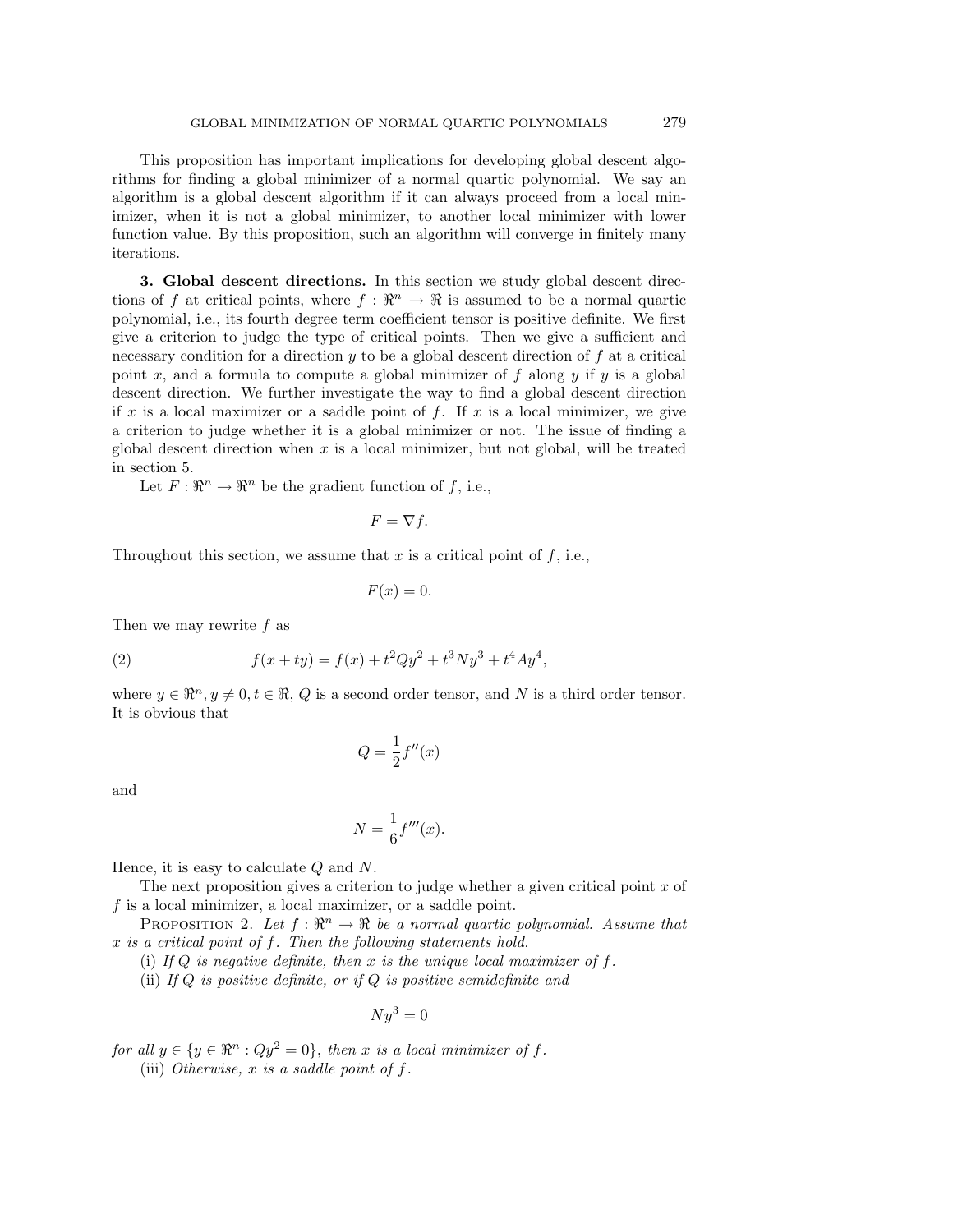Proof. If Q is positive definite, negative definite, or has both positive and negative eigenvalues, the conclusions are clear, as the sign of  $f(x + ty) - f(x)$  is dominated by  $t^2Qy^2$  when y is fixed and t is small.

If Q is positive semidefinite and for all

$$
y \in \{ y \in \mathbb{R}^n : Qy^2 = 0 \},
$$

$$
Ny^3=0,
$$

then when  $t$  is sufficiently small, for

$$
y \notin \{ y \in \mathbb{R}^n : Qy^2 = 0 \},
$$

the sign of  $f(x+ty) - f(x)$  is dominated by  $t^2Qy^2$ , which is always positive, while for

$$
y \in \{ y \in \mathbb{R}^n : Qy^2 = 0 \},
$$

we have

$$
f(x + ty) - f(x) = t^4 A y^4 \ge 0,
$$

as  $A$  is positive definite. Hence,  $x$  is a local minimizer in this case.

If Q is positive or negative semidefinite and for some fixed

$$
y \in \{y \in \mathbb{R}^n : Qy^2 = 0\},\
$$

$$
Ny^3 \neq 0,
$$

then when t is sufficiently small, the sign of  $f(x+ty) - f(x)$  is dominated by  $t^3Ny^3$ , which changes sign when  $t$  changes sign. Hence,  $x$  is a saddle point in this case.

If Q is negative semidefinite and for all

$$
y \in \{ y \in \mathbb{R}^n : Qy^2 = 0 \},\
$$

$$
Ny^3=0,
$$

then for

$$
y \notin \{ y \in \mathbb{R}^n : Qy^2 = 0 \},
$$

we have  $f(x + ty) - f(x) < 0$  when t is sufficiently small, while for

$$
y \in \{y \in \mathbb{R}^n : Qy^2 = 0\},\
$$

we have

$$
f(x + ty) - f(x) = t^4 A y^4 \ge 0,
$$

as  $A$  is positive definite. Hence,  $x$  is a saddle point in this case.

This exhausted all the cases.

We still assume that  $x$  is a critical point of  $f$ . The next issue is to determine whether a given direction  $y \in \mathbb{R}^n$  is a global descent direction of f at x.

 $\Box$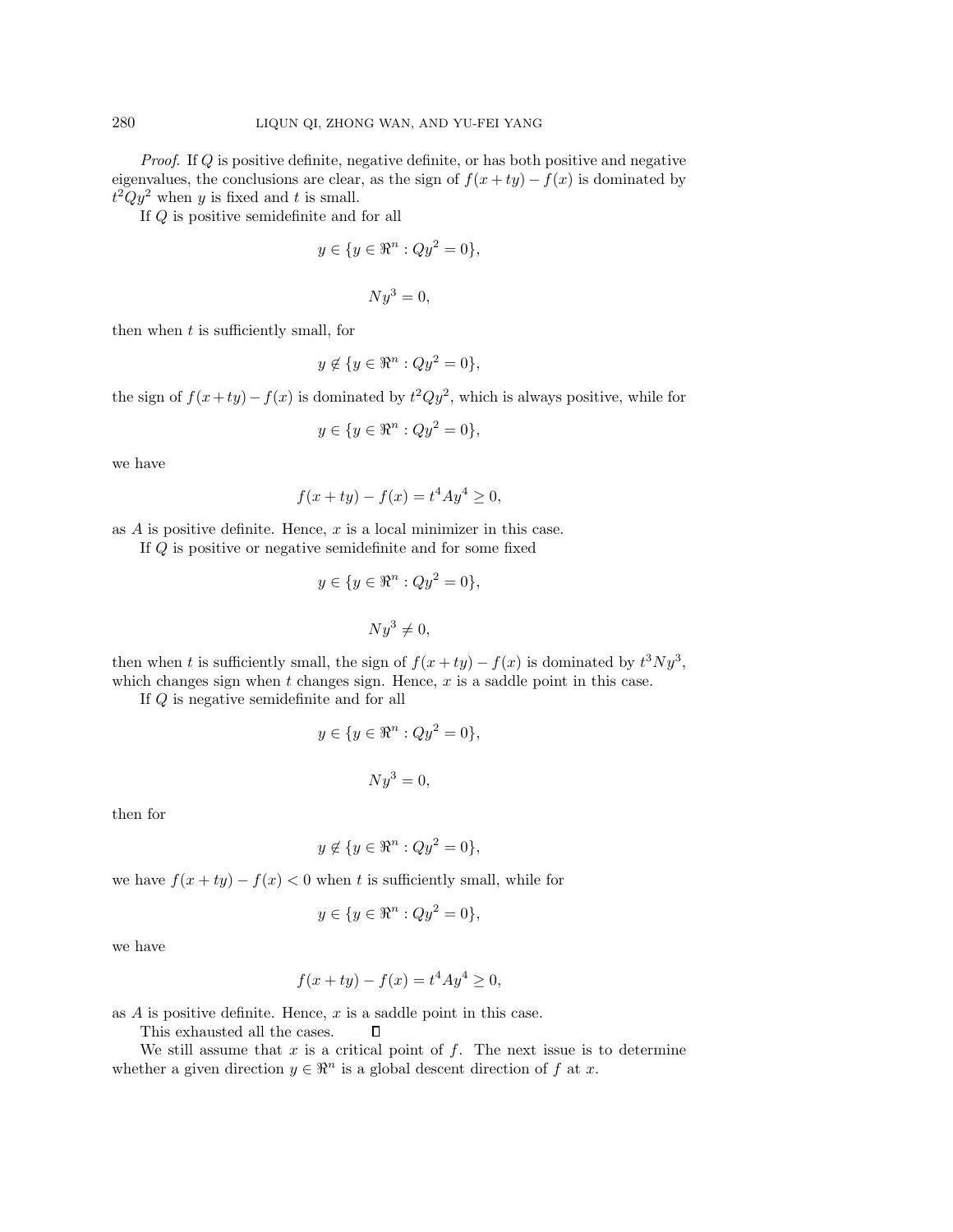Denote

$$
a \equiv a(y) = Ay^{4},
$$
  

$$
b \equiv b(y) = -Ny^{3},
$$

and

$$
c \equiv c(y) = Qy^2.
$$

Since A is positive definite, we have  $a > 0$ . Define  $\phi : \mathbb{R} \to \mathbb{R}$  by

$$
\phi(t) := f(x + ty) - f(x) \equiv at^4 - bt^3 + ct^2.
$$

Clearly, y is a global descent direction of f at x if and only if there is a  $t \in \Re$ such that  $\phi(t) < 0$ . If  $t^*$  is a global minimizer of  $\phi$ , then  $x + t^*y$  is the best candidate for the next iterate of a global descent algorithm for finding a global minimizer of  $f$ if we regard  $x$  as the current iterate.

Hence,  $\phi$  plays a fundamental role in our discussion of the global descent direction. We call  $\phi$  the *fundamental polynomial* of f at x along the direction y.

We also denote

$$
\Delta \equiv \Delta(y) = b^2 - 4ac.
$$

The next theorem provides a sufficient and necessary condition for y to be a global descent direction of  $f$  at  $x$  and provides a formula to compute exactly a global minimizer of the fundamental polynomial.

THEOREM 3 (fundamental polynomial test). Let  $f : \mathbb{R}^n \to \mathbb{R}$  be a normal quartic polynomial and x be a critical point of f. Then  $y \in \mathbb{R}^n$  is a global descent direction of f at x if and only if

$$
\Delta > 0.
$$

Furthermore, if  $\Delta > 0$ , a global minimizer of  $\phi$  is

(3) 
$$
t^* = \begin{cases} \frac{3b + \sqrt{9b^2 - 32ac}}{8a} & \text{if } b \ge 0, \\ \frac{3b - \sqrt{9b^2 - 32ac}}{8a} & \text{otherwise} \end{cases}
$$

and we have

(4) 
$$
\phi(t^*) = -\frac{c^2}{4a} + \frac{9b^2c}{32a^2} - \frac{27b^4}{512a^3} - \frac{\sqrt{b^2(9b^2 - 32ac)^3}}{512a^3} < 0 = \phi(0).
$$

*Proof.* By calculus, if and only if  $\Delta \leq 0$ , we have  $\phi(t) \geq 0 = \phi(0)$ , i.e.,

$$
f(x + ty) \ge f(x)
$$

for all  $t \in \Re$ . This proves the first conclusion.

If  $\Delta > 0$ , then  $\phi$  has three critical points:

$$
t_0 = 0
$$
,  $t_1 = \frac{3b + \sqrt{9b^2 - 32ac}}{8a}$ ,  $t_2 = \frac{3b - \sqrt{9b^2 - 32ac}}{8a}$ .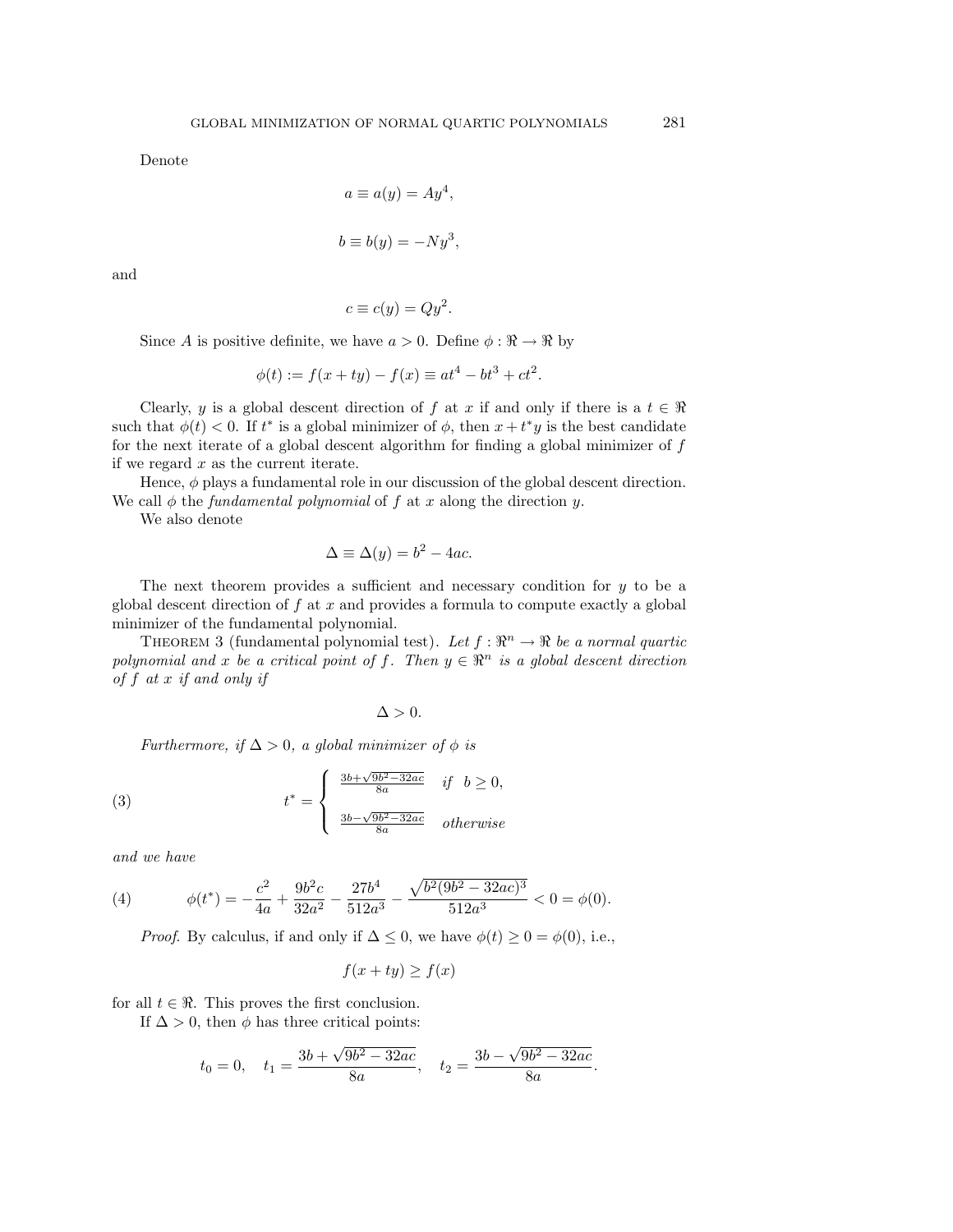In the case  $b \geq 0$ , we have  $\phi(0) = 0$ ,  $\phi(t_1) = \phi(t^*)$  is given by (4), and

$$
\phi(t_2) = -\frac{c^2}{4a} + \frac{9b^2c}{32a^2} - \frac{27b^4}{512a^3} + \frac{\sqrt{b^2(9b^2 - 32ac)^3}}{512a^3}.
$$

It is not difficult to see that

$$
\phi(0) = 0 > \phi(t_1)
$$

and

$$
\phi(t_2) \ge \phi(t_1).
$$

This shows that  $t^* = t_1$  is a global minimizer of  $\phi$ .

In the case  $b < 0$ , the proof is similar. This completes our proof.  $\Box$ 

With this theorem, we may analyze global descent directions at a critical point case by case.

The next theorem shows that eigenvectors corresponding to any negative eigenvalue of Q are global descent directions.

THEOREM 4 (negative eigenvalue of Q). Let  $f : \mathbb{R}^n \to \mathbb{R}$  be a normal quartic polynomial and  $x$  be a critical point of  $f$ .

If  $y \in \mathbb{R}^n$  is an eigenvector of Q corresponding to a negative eigenvalue of Q, then y is a global descent direction of f at x, and  $x + t^*y$  is a one-dimensional global minimizer of  $f$  from  $x$  along  $y$ , with the function value

$$
f(x + t^*y) = f(x) + \phi(t^*) < f(x),
$$

where  $t^*$  and  $\phi(t^*)$  are given by (3) and (4), respectively.

*Proof.* Since  $a > 0$  and  $c = Qy^2 < 0$ , we have  $\Delta > 0$ . The conclusions of the  $\Box$ theorem follow from Theorem 3.

When Q has a zero eigenvalue but no negative eigenvalue, by the next theorem, we may also determine whether an eigenvector corresponding to a zero eigenvalue of Q is a global descent direction or not.

THEOREM 5 (zero eigenvalue of Q). Let  $f : \mathbb{R}^n \to \mathbb{R}$  be a normal quartic polynomial and  $x$  be a critical point of  $f$ .

If  $y \in \mathbb{R}^n$  is an eigenvector of Q corresponding to a zero eigenvalue of Q, then y is a global descent direction of f at x if and only if  $b \neq 0$ .

Furthermore, if  $b \neq 0$ , then  $x + t^*y$  is a one-dimensional global minimizer of f from x along y, with the function value

$$
f(x + t^*y) = f(x) + \phi(t^*) < f(x),
$$

where

$$
t^* = \frac{3b}{4a}
$$

and

$$
\phi(t^*) = -\frac{27b^4}{256a^3}.
$$

*Proof.* We have  $c = Qy^2 = 0$ . We now have  $\Delta > 0$  if and only if  $b \neq 0$ . Again, the conclusions of the theorem follow from Theorem 3. $\Box$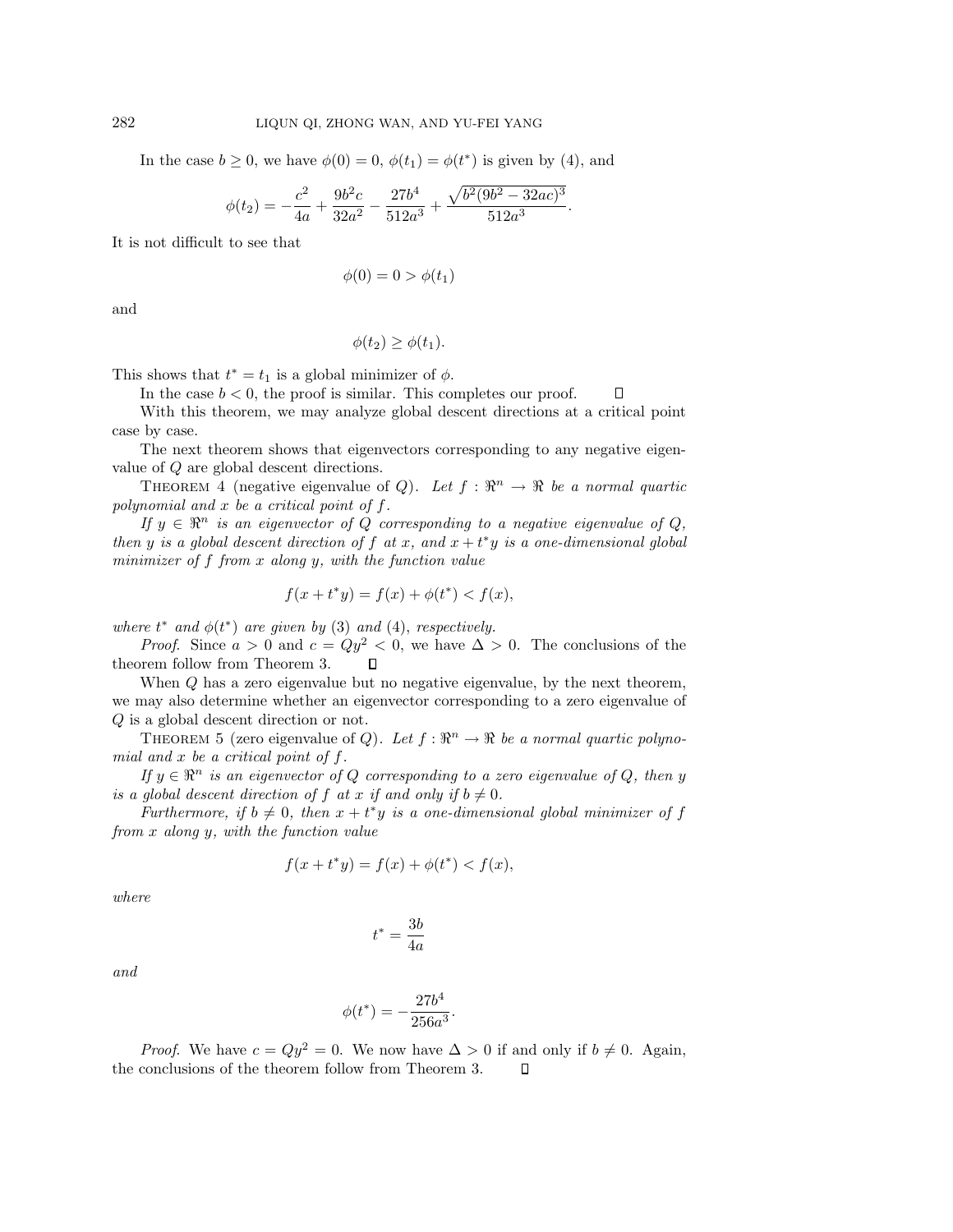Note that the formulas about  $t^*$  and  $\phi(t^*)$  in the above theorem are special cases of (3) and (4) when  $c = 0$ .

Theorems 4 and 5 actually address the issue of how to compute a global descent direction when x is a local maximizer or a saddle point of f. When x is a local minimizer but not global, it is not an easy task to compute a global descent direction of f. In section 5 we will deal with this case. In the following we give a criterion for judging whether a local minimizer is global.

THEOREM 6 (global minimizers). Let  $f : \mathbb{R}^n \to \mathbb{R}$  be a normal quartic polynomial and x be a local minimizer of f. Then x is a global minimizer of f if and only if for all  $y \in \mathbb{R}^n, y \neq 0$  with  $c \neq 0$ , we have  $\Delta \leq 0$ .

If for all  $y \in \mathbb{R}^n, y \neq 0$  with  $c \neq 0$ , we have  $\Delta < 0$ , then x is the unique global minimizer of f.

If for all  $y \in \mathbb{R}^n, y \neq 0$  with  $c \neq 0$ , we have  $\Delta \leq 0$ , and for some  $y \in \mathbb{R}^n, y \neq 0$ with  $c \neq 0$ , we have  $\Delta = 0$ , then x is a global minimizer of f but there are other global minimizers of f.

*Proof.* Since x is a local minimizer, we have  $c \geq 0$ , and  $c = 0$  implies  $b = 0$  by Proposition 2(ii).

If  $x$  is a global minimizer, then there does not exist a global descent direction. Thus by Theorem 3,  $\Delta(y) \leq 0$  for all  $y \neq 0$ . This proves the "only if" part of the first assertion.

For the "if" part of the first assertion, we proceed by contradiction. Assume the contrary, i.e.,  $x$  is not a global minimizer. Then there exists a global descent direction  $y \neq 0$ . By Theorem 3 we have  $\Delta(y) > 0$ . By the "if" condition, we have  $c = 0$ . This implies  $b = 0$  by the argument at the beginning of this proof. Hence  $\phi(t) = at^4 > 0$ , which contradicts the assumption that  $y$  is a global descent direction.

We now prove the two other assertions.

Suppose that  $\Delta < 0$  for all  $y \in \mathbb{R}^n, y \neq 0$  with  $c \neq 0$ . Let  $y \neq 0$ . Again, by the argument at the beginning of this proof, if  $c = 0$ , then  $b = 0$  and thus

$$
\phi(t) = at^4 > 0
$$

for all  $t \neq 0$ . If  $c \neq 0$ , then since  $a > 0$  and  $\Delta < 0$ , we also have

$$
\phi(t) > 0
$$

for all  $t \neq 0$ . Hence x is the unique global minimizer of f.

Similarly, if  $\Delta \leq 0$  for all  $y \in \mathbb{R}^n, y \neq 0$  with  $c \neq 0$ , then x is a global minimizer of f. But if  $\Delta = 0$  for some  $y \in \mathbb{R}^n, y \neq 0$  with  $c \neq 0$ , then  $x + t^*y$  will be another global minimizer of f, where  $t^* = \frac{b}{2a}$ . In this case, x is a global minimizer but not a unique global minimizer of  $f$ .

**4. One-dimensional normal quartic minimization at a noncritical point.** In this section we study the global minimizers of the normal quartic polynomial  $f$  at a noncritical point along a global descent direction, which can be reformulated as a one-dimensional global minimization. To address this issue, we propose an approach based on the one-dimensional Newton method.

Assume that  $x$  is not a critical point of  $f$ , i.e.,

$$
q := F(x) \neq 0.
$$

Let  $y \in \mathbb{R}^n$  such that

(5)  $qy < 0$ .

Then  $y$  is a descent direction, and hence a global descent direction of  $f$  at  $x$ .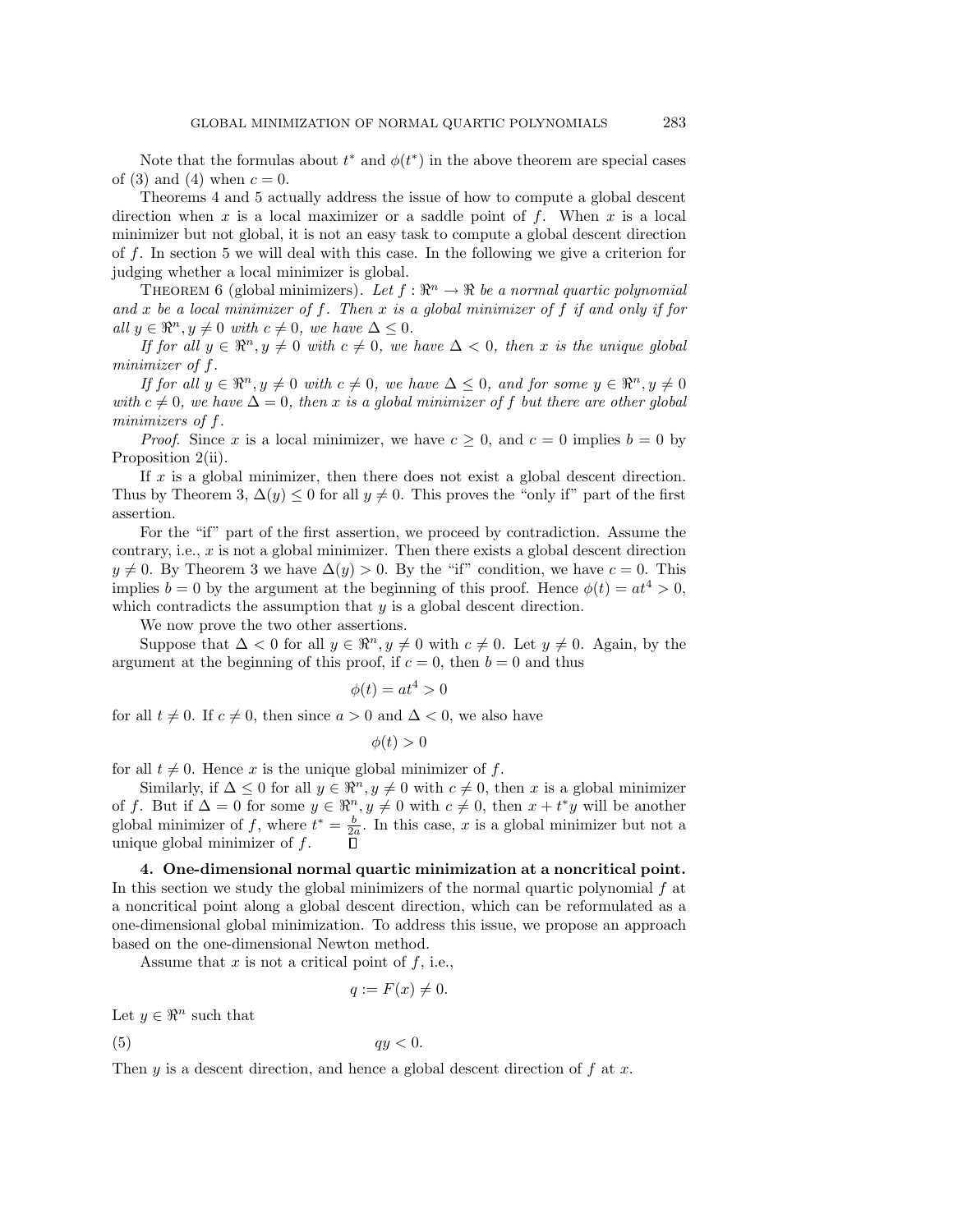Our aim is to find a one-dimensional global minimizer of f on the line  $\{x + ty:$  $t \in \mathbb{R}$ , which is equivalent to finding a global minimizer of

$$
\phi(t) := f(x + ty) - f(x).
$$

We may rewrite

(6) 
$$
\phi(t) = at^4 - bt^3 + ct^2 - dt,
$$

where the meanings of a, b, and c are defined in the last section, while  $d = -qy$ .

We now have  $a > 0$  and  $d > 0$ . Denote

$$
\psi(t) := \phi'(t) = 4at^3 - 3bt^2 + 2ct - d
$$

and

$$
\eta(t) := \psi'(t) = 12at^2 - 6bt + 2c.
$$

Let

$$
\Delta_1 = 9b^2 - 24ac.
$$

The next proposition states a useful property of  $\psi$ .

PROPOSITION 7. Let  $f : \mathbb{R}^n \to \mathbb{R}$  be a normal quartic polynomial and x be a noncritical point of f. Suppose that y is a descent direction satisfying (5). If  $\Delta_1 > 0$ , then  $\psi$  has a local maximizer

$$
\bar{t}_1 = \frac{3b - \sqrt{\Delta_1}}{12a}
$$

and a local minimizer

$$
\bar{t}_2 = \frac{3b + \sqrt{\Delta_1}}{12a}
$$

with  $\bar{t}_1 < \bar{t}_2$  and  $\psi(\bar{t}_1) > \psi(\bar{t}_2)$ .

*Proof.* If  $\Delta_1 > 0$ , then  $\bar{t}_1$  and  $\bar{t}_2$  are two zeros of the quadratic polynomial  $\eta$ , and hence two critical points of the cubic polynomial  $\psi$ . We also have

$$
\eta'(\bar{t}_1) = -2\sqrt{\Delta_1} < 0
$$

and

$$
\eta'(\bar{t}_2) = 2\sqrt{\Delta_1} > 0,
$$

i.e.,  $\bar{t}_1$  is a local maximizer of  $\psi$  and  $\bar{t}_2$  is a local minimizer of  $\psi$ . Since  $a > 0$ , we have

$$
\bar{t}_2 - \bar{t}_1 = \frac{\sqrt{\Delta_1}}{6a} > 0.
$$

Since  $\psi$  is a cubic polynomial,  $\bar{t}_1$  is a local maximizer and  $\bar{t}_2$  is a local minimizer, we have  $\psi(\bar{t}_1) > \psi(\bar{t}_2)$ .  $\Box$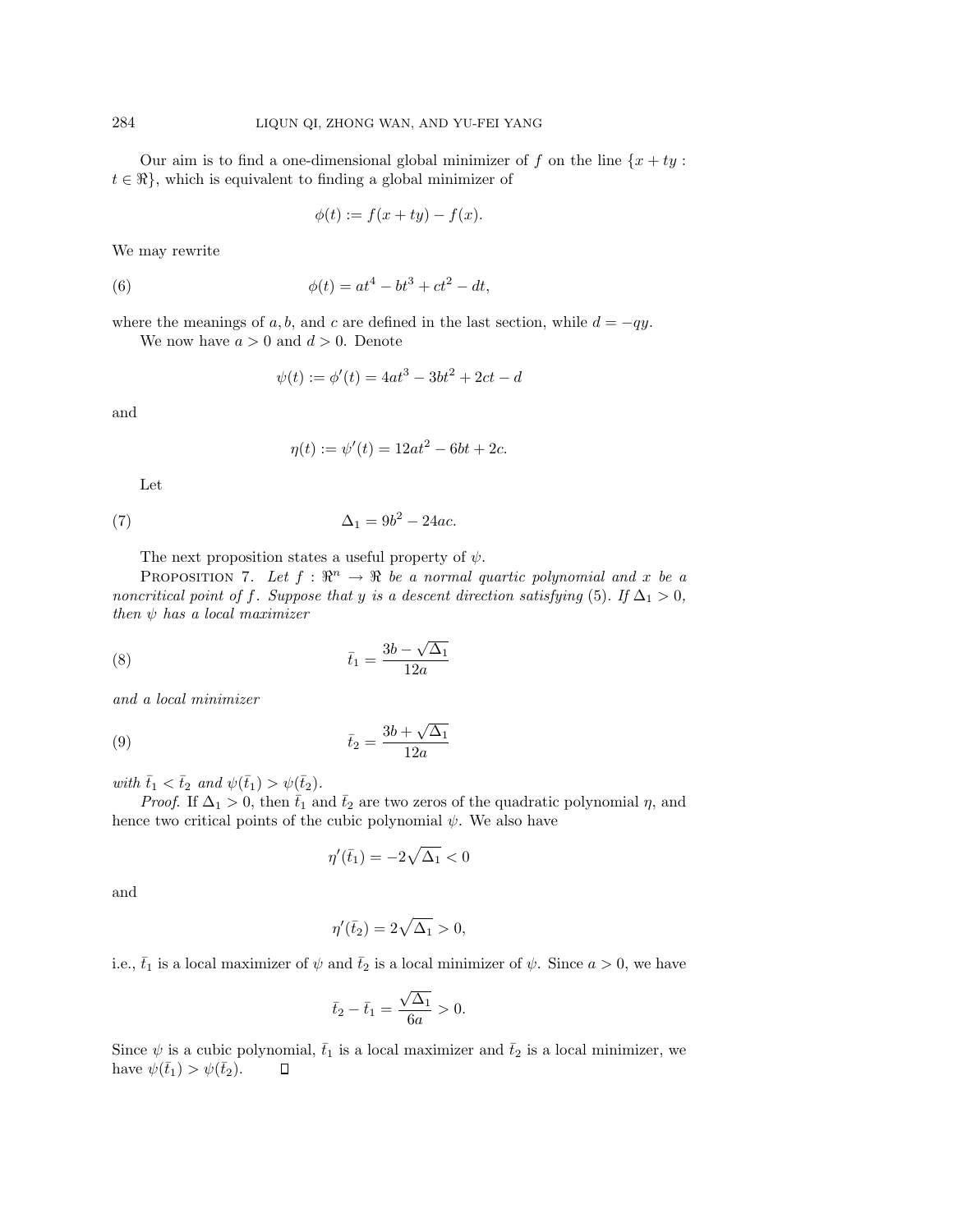Denote

$$
\bar{t} = \frac{b}{4a},
$$

(11) 
$$
\bar{t}_0 = \max\left\{1, \frac{3b_+ + 2(-c)_+ + d}{4a}\right\},\,
$$

and

(12) 
$$
\hat{t}_0 = \min\left\{-1, -\frac{3(-b)_+ + 2(-c)_+}{4a}\right\},\,
$$

where for any  $\alpha \in \mathbb{R}$ ,  $\alpha_+ := \max{\{\alpha, 0\}}$ . It is not difficult to deduce  $\psi(t) > 0$  for all  $t > \bar{t}_0$  and  $\psi(t) < 0$  for all  $t < \hat{t}_0$ .

Since  $\phi$  is a one-dimensional normal quartic polynomial, it has one or two local minimizers. We distinguish these two different cases in the next proposition and give illustrations of the various situations in Figures 1–4.

PROPOSITION 8. Let  $f : \mathbb{R}^n \to \mathbb{R}$  be a normal quartic polynomial and x be a noncritical point of  $f$ . Suppose that  $y$  is a descent direction satisfying  $(5)$ .

(i) If one of the following three cases occurs, then  $\phi$  has a unique local, hence global minimizer t ∗:

(a)  $\Delta_1 \leq 0$ ; (b)  $\Delta_1 > 0$  and  $\psi(\bar{t}_2) \geq 0$ ; (c)  $\Delta_1 > 0$  and  $\psi(\bar{t}_1) \leq 0$ . Furthermore, in case (a),  $\phi$  is convex, and

$$
0 < t^* \leq \bar{t}_0.
$$

In case (b), we have

$$
0
$$

In case (c), we have

$$
(\bar{t}_2)_+ < t^* < \bar{t}_0.
$$

(ii) If  $\Delta_1 > 0$  and  $\psi(\bar{t}_1) > 0 > \psi(\bar{t}_2)$ , then  $\phi$  has two local minimizers  $t_1^*$  and  $t_2^*$ such that

$$
t_1^*<\bar{t}_1<\bar{t}_2
$$

*Proof.* (i) If case (a) occurs, then  $\eta(t) \geq 0$  for all t. This implies that  $\phi$  is convex. Since  $\phi$  is a nonconstant convex polynomial, it can have one local minimizer  $t^*$ , which is also a global minimizer. Since  $\psi(0) = -d < 0$ ,  $\psi(t^*) = 0$ , and  $\psi(\bar{t}_0) \geq 0$ , we have  $0 < t^* \leq \bar{t}_0.$ 

If case (b) occurs, we have

$$
\psi(\bar{t}_1) > \psi(\bar{t}_2) \ge 0.
$$

Since  $\psi(0) < 0$ , we have  $t^* \in (0, \bar{t}_1)$  such that  $\psi(t^*) = 0$ . We now have

$$
0 < t^* < \bar{t}_1 < \bar{t} < \bar{t}_2.
$$

Since  $\eta(t) > 0$  for all  $t < \bar{t}_1$ ,  $t^*$  is a local minimizer of  $\phi$ .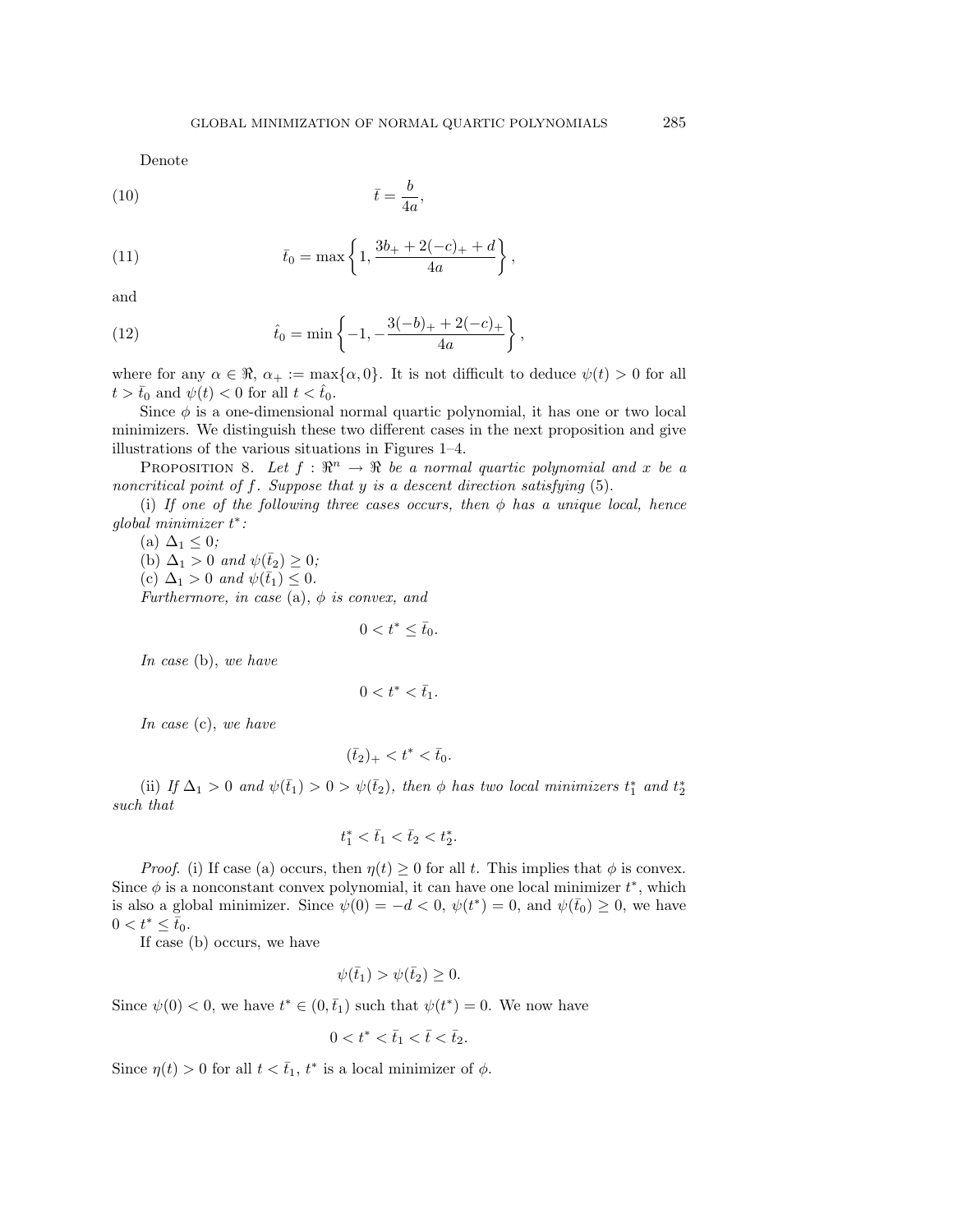

FIG. 1. *Graphs of*  $\phi$  *and*  $\psi$  *when*  $\phi(t) = \frac{1}{12}(t-1)^4 - 0.5t$ .



FIG. 2. *Graphs of*  $\phi$  *and*  $\psi$  *when*  $\phi(t) = \frac{1}{12}t^4 - \frac{1}{3}t^3 + 1.5t$ .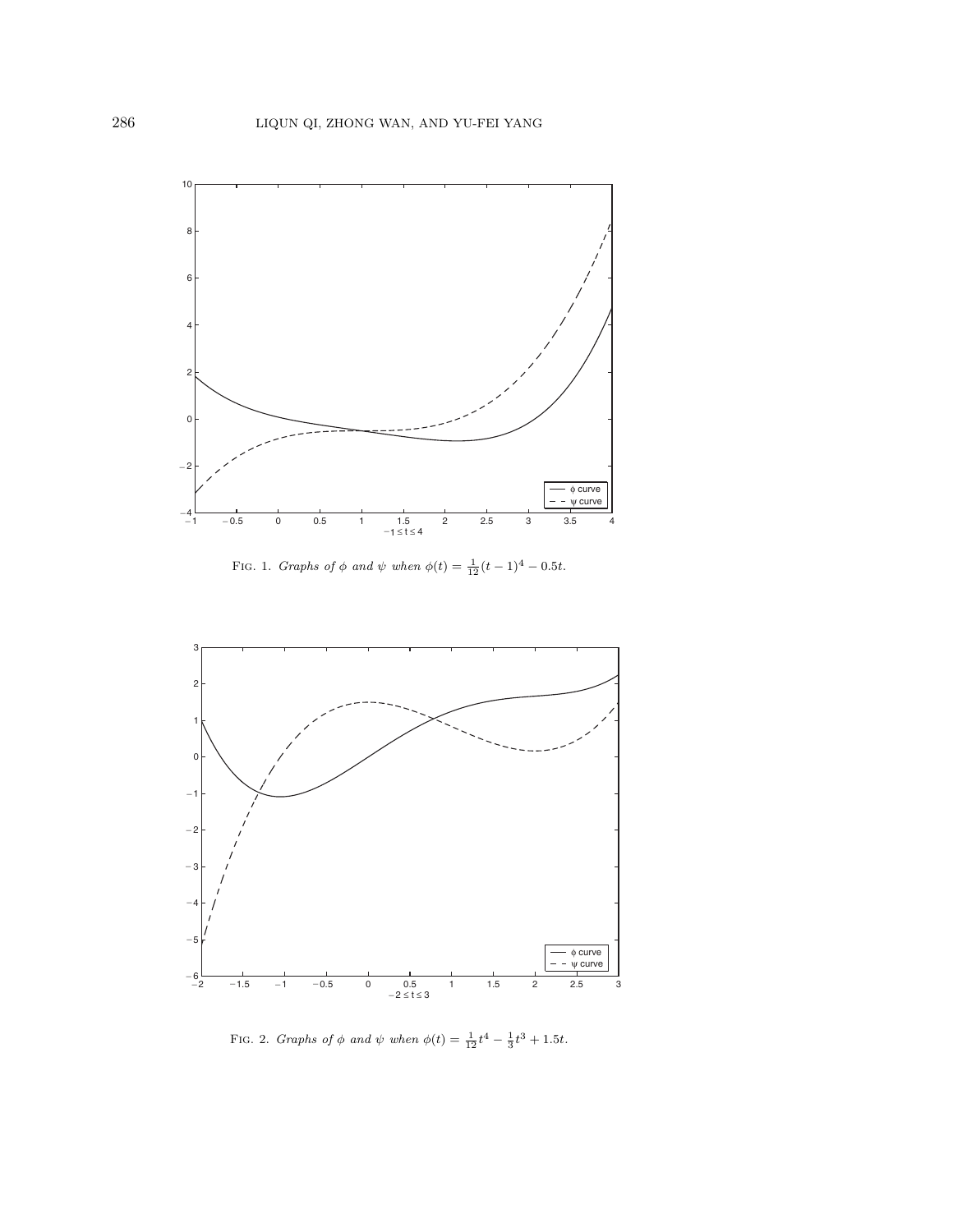

FIG. 3. *Graphs of*  $\phi$  *and*  $\psi$  *when*  $\phi(t) = \frac{1}{12}t^4 - \frac{1}{3}t^3 - 0.2t$ .



FIG. 4. *Graphs of*  $\phi$  *and*  $\psi$  *when*  $\phi(t) = \frac{1}{12}t^4 - \frac{1}{3}t^3 + 0.2t$ .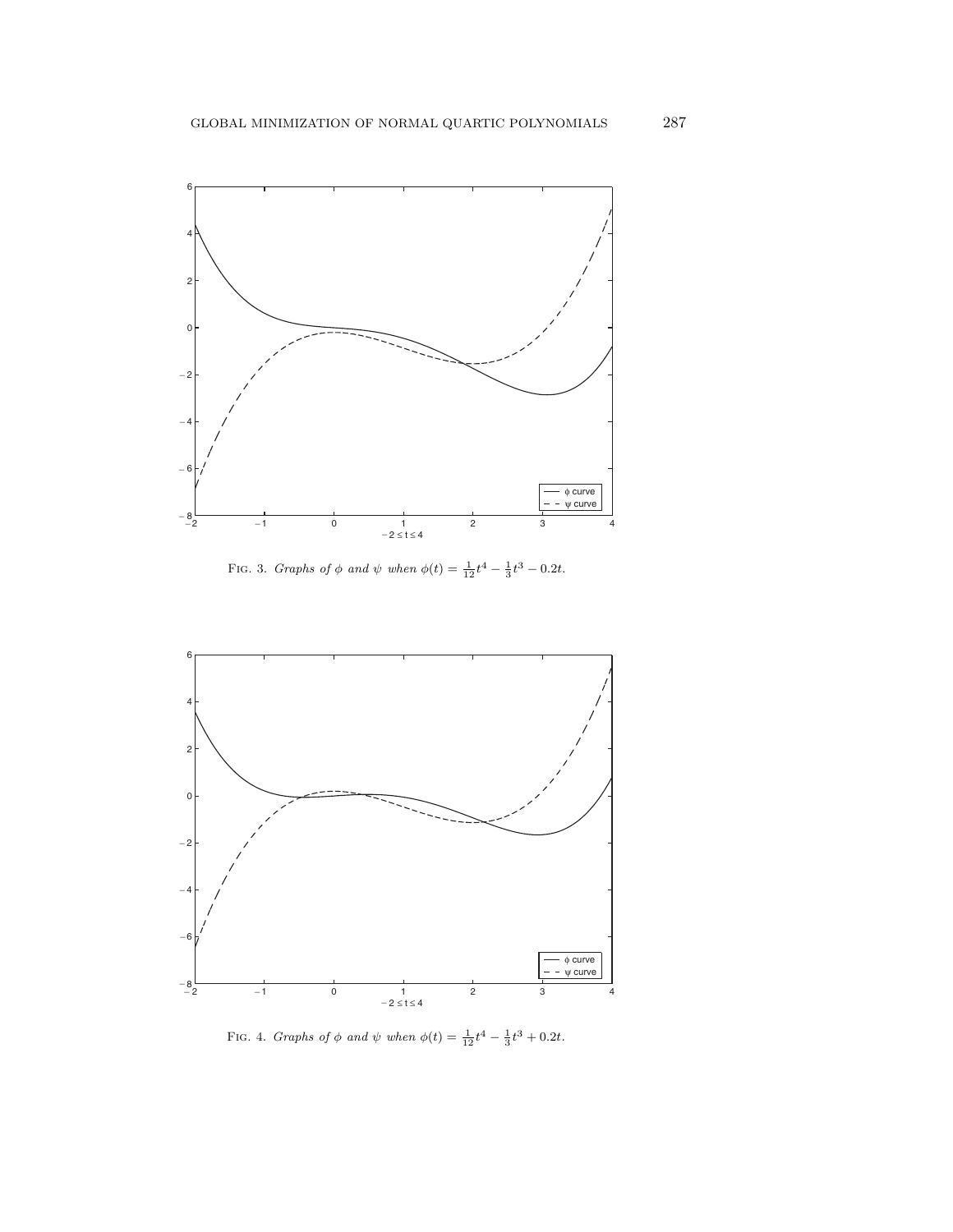If  $\psi(\bar{t}_2) > 0$ , then  $t^*$  is the only zero of  $\psi$ . If  $\psi(\bar{t}_2) = 0$ , then  $\bar{t}_2$  is also a zero of  $\psi$ . But since  $\psi(t) > 0$  when t is close to but not equal to  $\bar{t}_2$ , in this case  $\bar{t}_2$  is a saddle point of  $\phi$ . In both cases,  $t^*$  is the unique minimizer of  $\phi$ . Since  $\phi$  is a normal quartic polynomial, it is also the unique global minimizer of  $\phi$ .

If case (c) occurs, we have

 $\bar{t} < (\bar{t}_2)_+ < t^* < \bar{t}_0.$ 

The remaining proof is similar to that of the last case.

(ii) Since  $a > 0$ ,  $\psi(\bar{t}_1) > 0 > \psi(\bar{t}_2)$ , and  $\bar{t}_1 < \bar{t}_2$ , we have

$$
t_1^* < \bar{t}_1 < \bar{t}_2 < t_2^*.
$$

Actually, we have

$$
\hat{t}_0 \le t_1^* < \bar{t}_1 < \bar{t} < \bar{t}_2 < t_2^* \le \bar{t}_0. \qquad \Box
$$

It follows from the above proposition that if  $\phi$  has only one local minimizer, then it is also the unique global minimizer of  $\phi$ . We now state an algorithm for finding the global minimizer of  $\phi$  in this case.

ALGORITHM 1.

Step 0. Compute  $\Delta_1$ ,  $\bar{t}$ , and  $\bar{t}_0$  by (7), (10), and (11), respectively. Set  $j := 0$ . Step 1. If  $\psi(\bar{t}_0) = 0$ , then set  $t^* := \bar{t}_0$  and stop. Step 2. If  $\Delta_1 \leq 0$ , then go to Step 3; otherwise go to Step 5.

Step 3. If  $\psi(\bar{t}) = 0$ , then set  $t^* := \bar{t}$  and stop.

Step 4. If  $\psi(\overline{t}) > 0$ , then set  $t_0 := 0$ ; otherwise, set  $t_0 := \overline{t}_0$ . Go to Step 6.

Step 5. If  $\psi(\bar{t}_2) \geq 0$ , then set  $t_0 := 0$ ; otherwise set  $t_0 := \bar{t}_0$ .

Step 6. Compute the next iterate point by using the one-dimensional Newton method

(13) 
$$
t_{j+1} := t_j - \frac{\psi(t_j)}{\eta(t_j)}.
$$

Step 7. Set  $j := j + 1$ . Go to Step 6.

The following is the convergence statement of the above algorithm.

THEOREM 9 (single minimizer of  $\phi$ ). Let  $f : \mathbb{R}^n \to \mathbb{R}$  be a normal quartic polynomial and  $x$  be a noncritical point of  $f$ . Suppose that  $y$  is a descent direction satisfying (5) and that the assumption in Proposition 8(i) holds.

Then Algorithm 1 is well defined and the generated sequence  $\{t_j\}$  converges to the unique global minimizer  $t^*$  of  $\phi$  quadratically. Furthermore,  $\{t_j\}$  strictly increases to  $t^*$  in the case where we choose  $t_0 = 0$ , and strictly decreases to  $t^*$  in the case where we choose  $t_0 = \bar{t}_0$ .

Proof. We prove only the convergence result when Step 4 in Algorithm 1 is executed. For the other two cases, the proof is similar.

Assume that  $\psi(1) \neq 0$  and  $\psi(\bar{t}) \neq 0$ . Then  $\psi(\bar{t}_0) > 0$ ; otherwise,  $\psi(\bar{t}_0) = 0$ . It is not difficult to deduce  $\bar{t}_0 = 1$ , a contradiction. This, together with (i)(a) of the last proposition, implies  $0 < t^* < \bar{t}_0$ .

If  $\psi(\bar{t}) > 0$ , then  $0 < t^* < \bar{t}$ . If  $t_j \in [0, t^*)$ , then  $\psi(t_j) < 0$ . We also have  $\eta(t_j) > 0$ , as  $\bar{t}$  is the only possible zero of  $\eta$  (only when  $\Delta_1 = 0$ ). Then

$$
t_{j+1} := t_j - \frac{\psi(t_j)}{\eta(t_j)} > t_j.
$$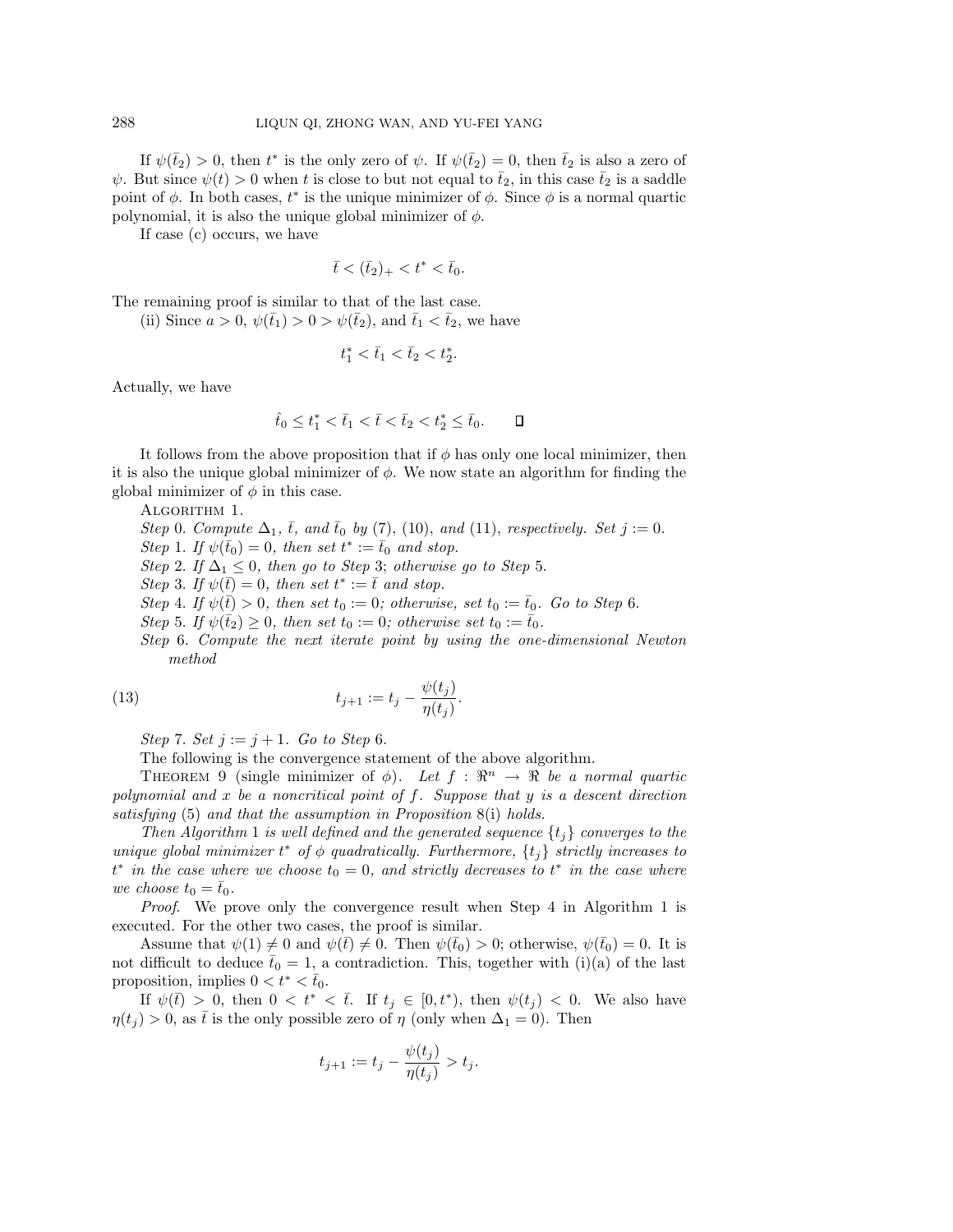By the mean value theorem, there is an  $\xi \in (t_j, t^*)$  such that

$$
\eta(\xi)(t^* - t_j) = \psi(t^*) - \psi(t_j) = -\psi(t_j).
$$

Since  $\eta'(t) < 0$  for all  $t < \overline{t}$ , as  $t_j < \xi$ , we have

$$
\eta(t_j) > \eta(\xi).
$$

Hence,

$$
\eta(t_j)(t^* - t_j) > \eta(\xi)(t^* - t_j) = -\psi(t_j).
$$

As  $\eta(t_i) > 0$ , we have

$$
t^*-t_j > -\frac{\psi(t_j)}{\eta(t_j)}.
$$

This implies that

$$
t_j < t_{j+1} < t^*.
$$

Hence, if we let  $t_0 = 0$ , the one-dimensional Newton method (13) is well defined and  ${t<sub>i</sub>}$  strictly increases to a limit. By the property of the Newton method, this limit must be a zero of  $\psi$ , which is  $t^*$ . As  $\eta'(t^*) \neq 0$ , the sequence converges quadratically to  $t^*$ .

If  $\psi(\bar{t}) < 0$ , then  $\bar{t} < t^* < \bar{t}_0$ . By taking  $t_0 = \bar{t}_0$ , similar to the above proof, we can deduce the corresponding convergence result. Л

When  $\phi$  has two local minimizers  $t_1^*$  and  $t_2^*$ , we can use a similar method to find them. The differences lie in that

(i) we also calculate  $\hat{t}_0$  by (12);

(ii) if  $\psi(\hat{t}_0) = 0$ , we have  $t_1^* = \hat{t}_0$ . If  $\psi(\bar{t}_0) = 0$ , we have  $t_2^* = \bar{t}_0$ . Otherwise, we use the one-dimensional Newton method (13) to find  $t_1^*$  and  $t_2^*$  with different choices of the starting point  $t_0$ . Specifically speaking, we may use  $t_0 = \bar{t}_0$  to find  $t_2^*$ . If  $0 < \bar{t}_1$ , we may use  $t_0 = 0$  to find  $t_1^*$ ; otherwise, we use  $t_0 = \hat{t}_0$  to find  $t_1^*$ .

We call such a modified algorithm Algorithm 2. The next theorem gives its convergence statement.

THEOREM 10 (two local minima of  $\phi$ ). Let  $f : \mathbb{R}^n \to \mathbb{R}$  be a normal quartic polynomial and x be a noncritical point of f. Suppose that  $y$  is a descent direction satisfying (5) and that the assumption in Proposition 8(ii) holds.

Then Algorithm 2 is well defined, and the two sequences generated by (13) converge to two local minimizers  $t_1^*$  and  $t_2^*$  of  $\phi$  quadratically, with one sequence strictly increasing to  $t_1^*$  and another sequence strictly decreasing to  $t_2^*$ .

The proof of the above theorem is omitted since it is similar to that of Theorem 9. We may also find one of  $t_1^*$  and  $t_2^*$ , say  $t_1^*$ , first. Then we may find another of them, say  $t_2^*$ , by solving the quadratic polynomial

$$
\frac{d}{dt}\left(\frac{\phi(t)}{t-t_1^*}\right).
$$

After finding  $t_1^*$  and  $t_2^*$ , comparing the values of  $\phi(t_1^*)$  and  $\phi(t_2^*)$ , we may find a global minimizer  $t^*$  of  $\phi$ .

Since minimizing  $\phi$  is only a subproblem of minimizing f, we only need to find an approximate global minimizer  $t^*$  of f such that  $\phi(t^*) < 0$  and  $|\psi(t^*)| \leq \epsilon$  for some given  $\epsilon > 0$ .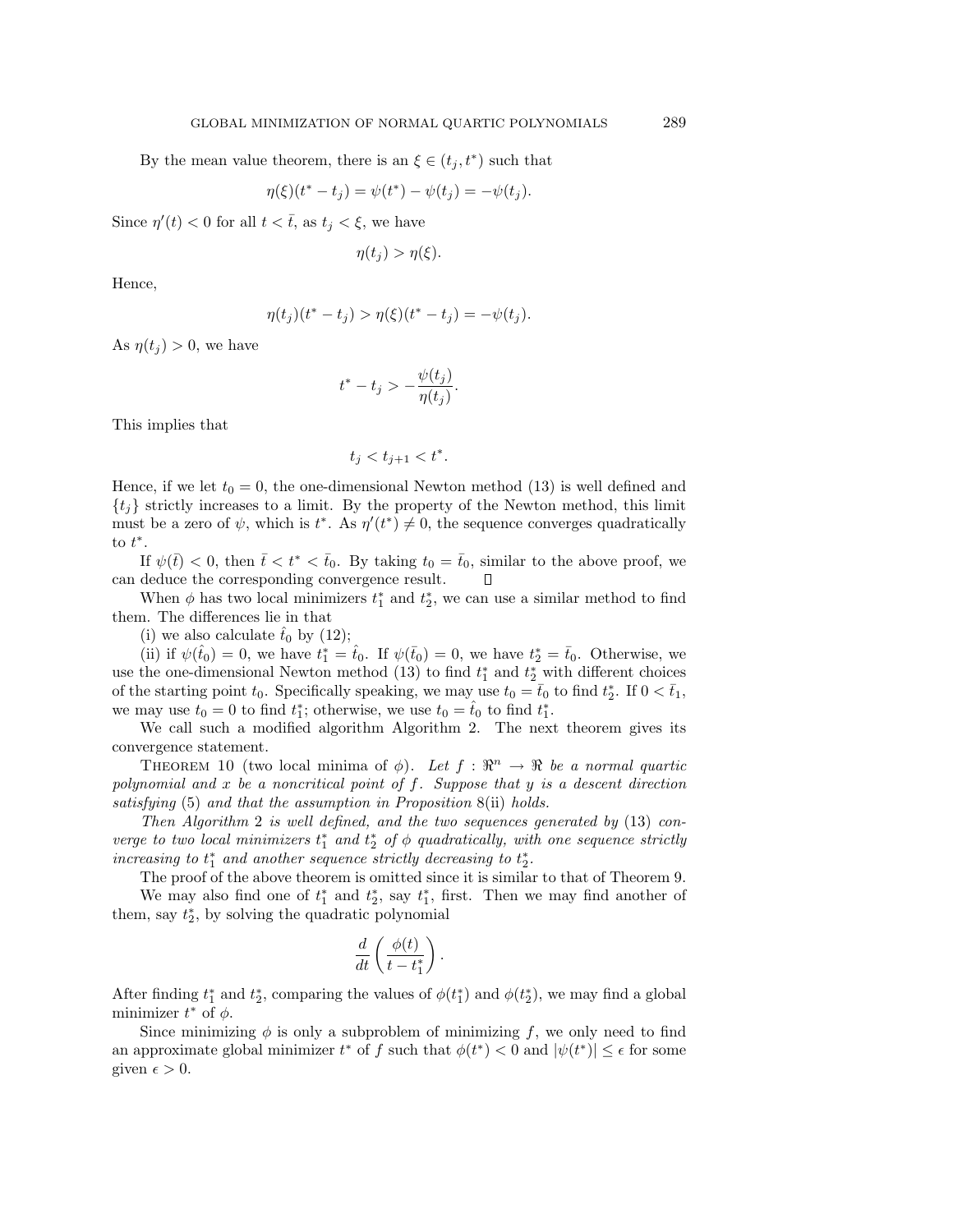## 290 LIQUN QI, ZHONG WAN, AND YU-FEI YANG

**5. Global descent directions at a local minimizer.** At a noncritical point of f, we may use the method in section 4 to find a one-dimensional global minimizer of  $f$ along this descent direction and its opposite direction. At a saddle point or the unique local maximizer of  $f$ , we may identify a global descent direction by Theorems  $4$  and  $5$ and use the formula in section 3 to calculate a one-dimensional global minimizer of f along this global descent direction. Actually, if we proceed in this way, we will not meet the unique local maximizer of  $f$ , unless we by chance use it as the starting point, since each time, the iterate is a one-dimensional global minimizer along a line. Now, the only difficult points are local minimizers of  $f$ . Theorem 3 provides a criterion for checking if a given direction is a global descent direction of  $f$  at a local minimizer, but does not provide a constructive way for finding or identifying a global descent direction.

In this section, we discuss this problem. Assume that x is a local minimizer of  $f$ . We use the same notation as in section 3. By Theorem 3, we may solve the following problem to obtain a global descent direction y:

(14) 
$$
\max \Delta(y) \quad \text{subject to } y \in S.
$$

If we use the infinity norm, then the maximization problem (14) can be converted to  $2n(n-1)$ -dimensional maximization problems:

(15) 
$$
\max \Delta(y) \quad \text{subject to } y_i = 1, |y_j| \le 1 \text{ for } j \ne i,
$$

and

(16) 
$$
\max \Delta(y) \quad \text{subject to } y_i = -1, |y_j| \le 1 \text{ for } j \ne i
$$

for  $i = 1, \ldots, n$ .

When  $n = 2$ , (15) and (16) are four one-dimensional sixth degree polynomial maximization problems. They are practically solvable. In fact, it follows from Theorem 3 that the following result holds.

THEOREM 11. Assume that x is a local minimizer of f and  $n = 2$ . If one of the four one-dimensional sixth degree polynomial maximization problems in (15) and (16) has a feasible point y such that  $\Delta(y) > 0$ , then y is a global descent direction of f at x. Otherwise, i.e., when all of them have no positive optimal function values, x is a global minimizer of f.

When  $n \geq 3$ , it seems that there are no advantages to solving (15) and (16) other than solving the normal quartic minimization problem

(17) 
$$
\min\{Ay^4 + Ny^3 + Qy^2 : y \in \Re^n\},\
$$

which is equivalent to the original problem. If  $(17)$  has a feasible solution y such that

$$
Ay^4 + Ny^3 + Qy^2 < 0,
$$

then y is a global descent direction of  $f$  at  $x$ . Otherwise,  $x$  is already a global minimizer of f.

For  $n \geq 3$ , we propose a constrained nonlinear equation approach for finding a global descent direction at a local minimizer. This approach is also valid for the general global optimization. Hence, in the following proposition only,  $f$  is a general nonconvex function.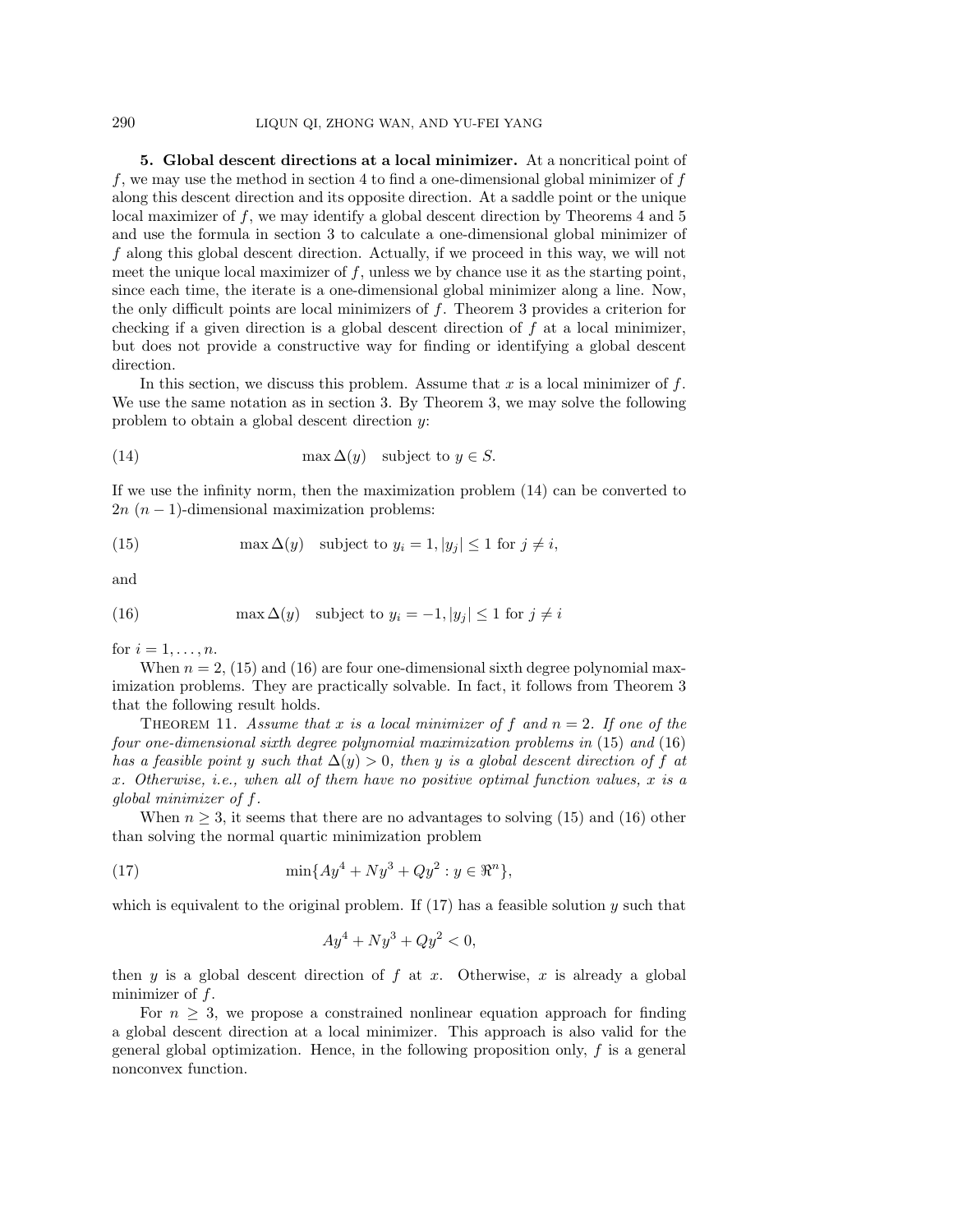Let  $\epsilon > 0$ . We say  $x^*$  is an  $\epsilon$ -global minimizer of a nonconvex function  $f: \mathbb{R}^n \to \mathbb{R}$ if for all  $x \in \mathbb{R}^n$ ,

$$
f(x) > f(x^*) - \epsilon.
$$

The next proposition gives an approach to compute a global descent direction at a local minimizer.

PROPOSITION 12.  $x^*$  is an  $\epsilon$ -global minimizer of a nonconvex function  $f: \mathbb{R}^n \to$  $\Re$  if and only if the bound constrained system of nonlinear equations

(18) 
$$
\begin{cases}\nF(x) &= 0, \\
f(x) - x_{n+1} &= 0, \\
x_{n+1} - f(x^*) + \epsilon &\leq 0\n\end{cases}
$$

has no feasible solution. If (18) has a feasible solution  $\bar{x}$ , then  $y = \bar{x} - x^*$  is a global descent direction of f at  $x^*$ .

This proposition is easy to prove. In the literature, there are many methods for solving bound constrained systems of nonlinear equations [1, 7, 8, 9, 11, 13, 19, 24].

**6. Criteria for identifying a global minimizer.** Analogous to local optimality conditions in the ordinary nonlinear programming, it is very important to provide appropriate computable termination rules for the algorithms to compute a global minimizer. We call such a termination rule the *global optimality condition*.

Although Theorem 6 presents a sufficient and necessary condition for a local minimizer to be global, it is usually not checkable in the general case. For  $n = 2$ , Theorem 11 shows that a local minimizer is global if the problems (15) and (16) have no positive optimal function value; however, Theorem 11 is not usable for the case  $n \geq 3$ . In this section, we present some checkable criteria to judge whether a local minimizer is global when  $n \geq 3$ .

Throughout this section, we assume that  $f$  is a normal quartic polynomial and  $x$ is a local minimizer of f. In the next proposition we give a sufficient condition for  $x$ to be a global minimizer of  $f$ .

PROPOSITION 13. Assume that  $f$  is a normal quartic polynomial and  $x$  is a local minimizer of f. If  $||N||^2 \leq 4|A||Q|$ , then x is a global minimizer of f.

This follows directly from Theorem 3.

The following corollary is a direct consequence of Propositions 13 and 2.

COROLLARY 14. Assume that  $f$  is a normal quartic polynomial and  $x$  is a local minimizer of f. If  $N = 0$ , then x is a global minimizer of f.

As mentioned in section 2,  $[Q]$  is the smallest eigenvalue of the symmetric matrix Q when we use the 2-norm. We also have

$$
||N||_2 \le ||N||_{\infty} \le \sum_{i,j,k=1}^n |N_{ijk}|.
$$

But this upper bound for  $||N||_2$  may be too large. We may improve it.

Let  $N_i$  denote the second order totally symmetric tensor with elements  $N_{ijk}$ , where i is fixed. By means of  $N_{i\cdot\cdot}$ , we obtain an upper bound of  $||N||_2$ .

PROPOSITION 15. For any third order tensor  $N$ , we have

$$
||N||_2 \leq ||z||_2,
$$

where  $z \in \mathbb{R}^n$  and

$$
z_i = \|N_{i\cdot\cdot}\|_2
$$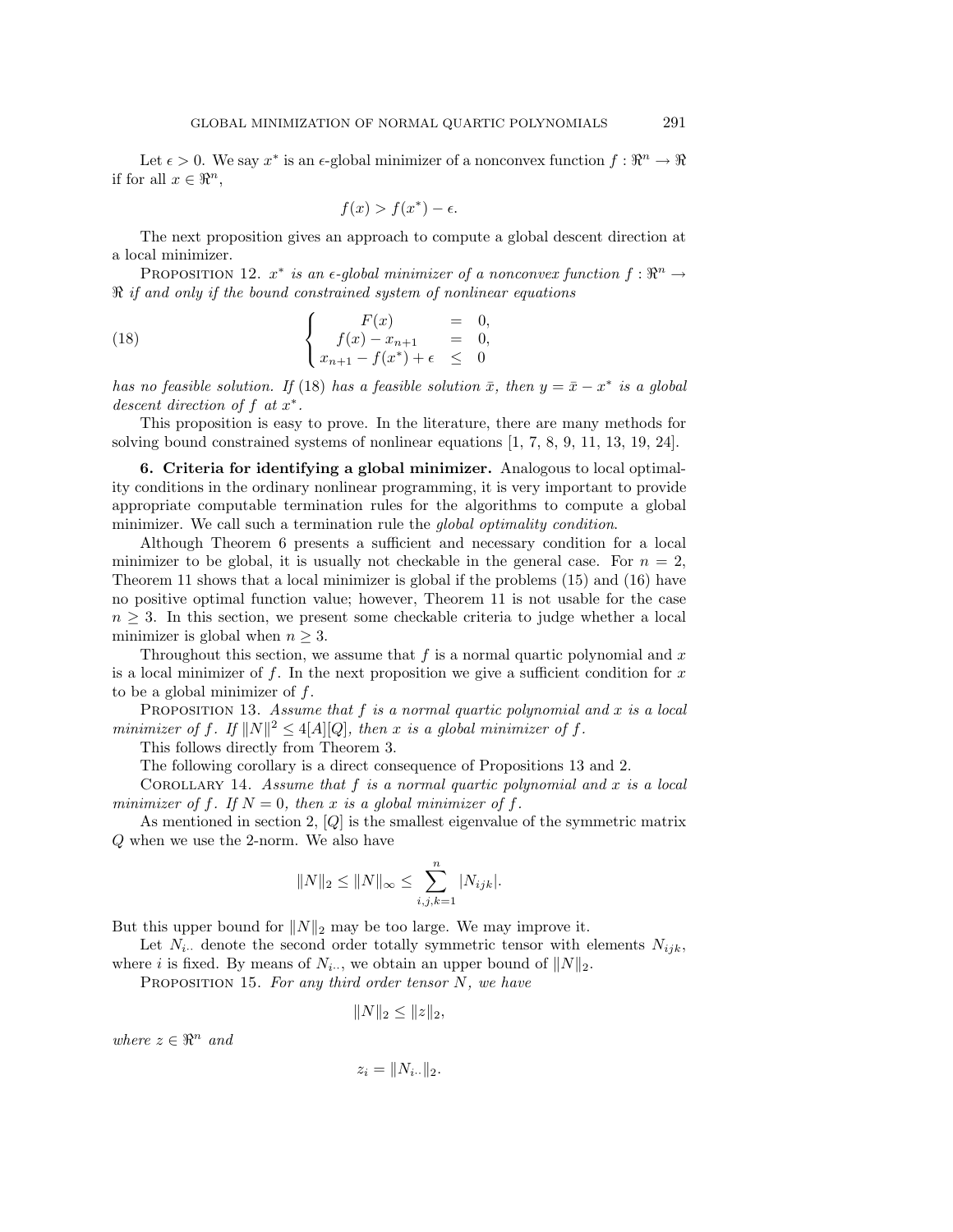Proof.

$$
||N||_2 = \max\{\sum_{i,j,k=1}^n |N_{ijk}x_ix_jx_k| : ||x||_2 = 1\}
$$
  
=  $\max\{\sum_{i=1}^n |x_iN_i.x^2| : ||x||_2 = 1\}$   
 $\le \max\{\sum_{i=1}^n |x_i| ||N_i.||_2 : ||x||_2 = 1\}$ 

Let  $P^{(0)}$  and  $Q^{(0)}$  be two second order totally symmetric tensors. Then we use  $P^{(0)} \times Q^{(0)}$  to denote the outproduct of  $P^{(0)}$  and  $Q^{(0)}$ . In particular, we have

$$
P^{(0)} \times Q^{(0)} x^4 = P^{(0)} x^2 Q^{(0)} x^2.
$$

We may also have the addition of two fourth order totally symmetric tensors. It is easy to prove the following proposition, which provides a lower bound of [A].

PROPOSITION 16. If  $P^{(0)}$  and  $Q^{(0)}$  are two second order positive definite totally symmetric tensors, and  $P^{(i)}$  and  $Q^{(i)}$  for  $i = 1, \ldots, k$  are second order positive semidefinite totally symmetric tensors, then

(19) 
$$
A = \sum_{i=0}^{k} P^{(i)} \times Q^{(i)}
$$

is a fourth order positive definite totally symmetric tensor, and

$$
[A] \ge \sum_{i=0}^{k} [P^{(i)}][Q^{(i)}].
$$

Based on Propositions 13–16, we deduce a checkable sufficient condition for a local minimizer to be global as follows.

COROLLARY 17. Assume that  $f$  is a normal quartic polynomial and  $x$  is a local minimizer of f. If the leading term coefficients tensor A can be expressed by  $(19)$  and

(20) 
$$
||z||_2^2 \le 4 \sum_{i=0}^k [P^{(i)}][Q^{(i)}][Q]
$$

holds, where z is defined as in Proposition 15,  $P^{(i)}$ ,  $Q^{(i)}$  come from (19), and Q comes from  $(2)$ , then x is a global minimizer of f.

Note that (19) also gives a way to generate normal quartic polynomials. Actually, we may generate A by (19) and generate M, P, p, and  $p_0$  randomly.

**7. Global descent algorithms.** We use  $x_i$  to denote the *i*th component of  $x \in \mathbb{R}^n$  and  $x^{(k)}$  to denote different points in  $\mathbb{R}^n$ .

We now state an algorithm for minimizing f when  $n = 2$ . ALGORITHM 3.

Step 0. Have an initial point  $x^{(0)} \in \mathbb{R}^n$ ,  $\rho > 2$ ,  $\epsilon_0 \ge 0$ ,  $\epsilon_1, \epsilon_2 > 0$ . Usually we may choose  $x^{(0)} = 0$ . Let  $k = 0$ .

Step 1 (noncritical point). If

$$
||F(x^{(k)})|| \leq \epsilon_0,
$$

go to Step 2. Otherwise, calculate the Newton direction

$$
d = -(\nabla F(x^{(k)}))^{-1} F(x^{(k)}).
$$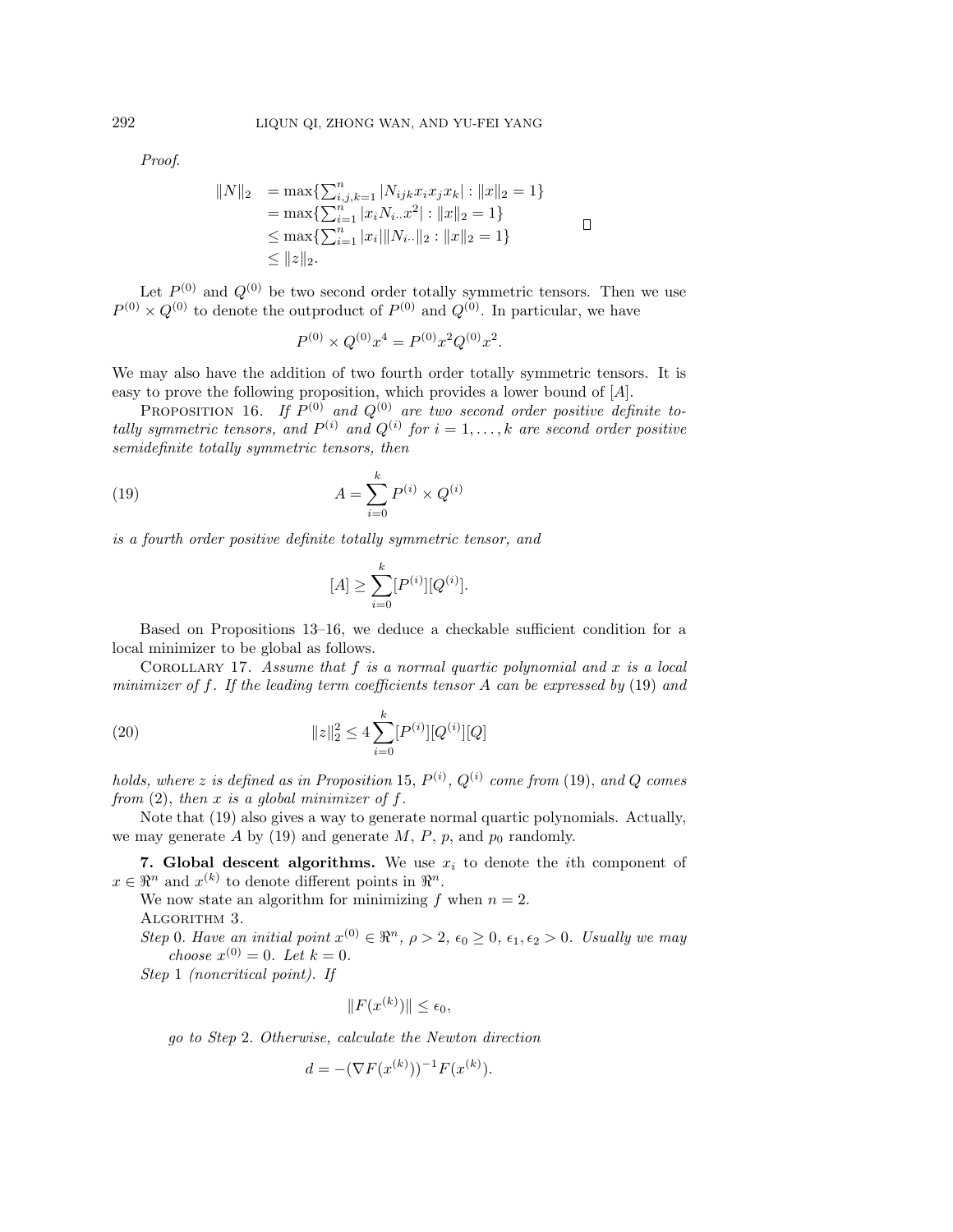If the Newton direction d does not exist or if

$$
d^T F(x^{(k)}) \ge -\epsilon_1 \|d\|^{\rho},
$$

then let  $y = -F(x^{(k)})$ . Otherwise, let  $y = d$ . Then we use Algorithm 1 or Algorithm 2 to calculate  $t^*$  as an approximate global minimizer of  $\phi$  defined by (6) such that  $\phi(t^*) < 0$  and  $|\psi(t^*)| \leq \epsilon_2$ . Go to Step 6.

Step 2 (negative eigenvalue). If Q has a negative eigenvalue, let y be an eigenvector corresponding to this eigenvalue. Go to Step 5.

Step 3 (zero eigenvalue). If Q has a zero eigenvalue and there is an eigenvector y corresponding to this eigenvalue such that  $b \neq 0$ , go to Step 5.

Step 4 (local minimizer). Solve four maximization problems in (15) and (16) to find a feasible point y of (15) and (16) such that  $\Delta(y) > 0$ . If such a y can be found, go to the next step. If no such y can be found, then  $x^{(k)}$  is a global minimizer. Stop.

Step 5. Use  $(3)$  to calculate  $t^*$ . Step 6. Let

$$
x^{(k+1)} = x^{(k)} + t^*y.
$$

Let

$$
k:=k+1
$$

and go to Step 1.

At Step 1 of the above algorithm we determine whether the current iterate  $x^k$  is a critical point of f.

In the case where  $x^k$  is a critical point of f, when  $x^k$  is a saddle point or a local maximizer, it follows from Theorems 4 and 5 that y obtained from Step 2 or Step 3 is a global descent direction. When  $x^k$  is a local minimizer, by Theorem 11, y obtained from Step 4 is a global descent direction, and if all of the problems in (15) and (16) have no positive optimal function value, then  $x^{(k)}$  is a global minimizer.

In the case where  $x^k$  is not a critical point of f, we first compute the Newton direction. If it exists and is acceptable, then it is used as a global descent direction; otherwise, the negative gradient direction of  $f$  is used. Then we use Algorithm 1 or Algorithm 2 to calculate the global minimizer of  $\phi$ . Theorems 9 and 10 provided convergence results for these two algorithms.

Combining the above analysis with the discussion in sections 2–5, we have the following convergence theorem.

THEOREM 18. Let  $\epsilon_0 = 0$  in Algorithm 3. Assume that  $f : \mathbb{R}^2 \to \mathbb{R}$  is a normal quartic polynomial. Then the sequence generalized by Algorithm 3 is globally convergent to a global minimizer  $x^*$  of f. If  $\nabla F(x^*)$  is nonsingular, the convergence is quadratic.

Proof. By Proposition 1, the sequence generalized by Algorithm 3 is globally convergent to a global minimizer  $x^*$  of  $f$ .

The second assertion follows directly from the properties of the Newton method.  $\Box$ 

When  $n \geq 3$ , we may use some sufficient condition given in section 6 to determine whether a local minimizer x of f is global. If x is not a global minimizer of f, we may solve  $(18)$  to find a global descent direction y.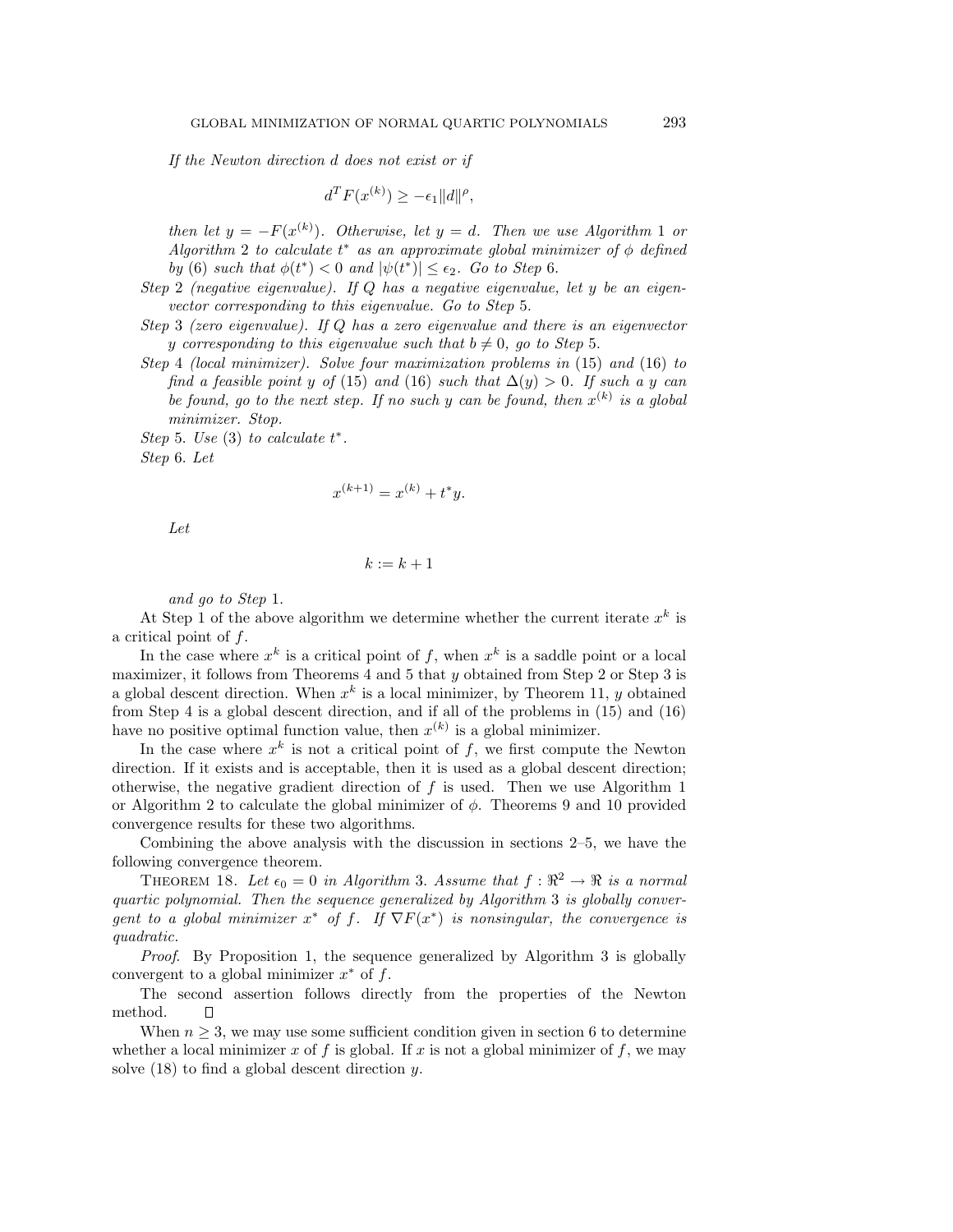Denote  $z = (x^T, x_{n+1})^T$ ,  $\Omega = \{z : x_{n+1} \le f(x^*) - \epsilon\},\$ 

$$
\Phi(z) = \begin{pmatrix} F(x) \\ f(x) - x_{n+1} \end{pmatrix}
$$
, and  $\Psi(z) = \frac{1}{2} ||\Phi(z)||^2$ .

In the following, we describe an algorithm for solving the bound constrained system of nonlinear equations (18), which is similar to that in [13].

ALGORITHM 4.

Step 0. Given constants  $\sigma \in (0,1)$ ,  $\theta \in [0,1)$ ,  $\eta \in (0,1)$ ,  $\varepsilon > 0$  and  $M > 0$ . Let  $\gamma = 1 - \theta^2$ ,  $\alpha_0 = 1$ , and  $z^{(0)} = (x^{*T}, f(x^*) - 1.1\epsilon)^T \in \Omega$ . Let  $l = 0$ . Step 1. If  $\|\Phi(z^{(l)})\| \leq \varepsilon$ , stop. Step 2. Choose  $d^{(l)} \in \mathbb{R}^{n+1}$  such that

(21) 
$$
z^{(l)} + d^{(l)} \in \Omega, \quad ||d^{(l)}||_{\infty} \le M \quad and ||\Phi'(z^{(l)})d^{(l)} + \Phi(z^{(l)})|| \le \theta ||\Phi(z^{(l)})||.
$$

If such a choice is not possible, stop. Step 3. If

$$
\Psi(z^{(l)} + \alpha_l d^{(l)}) < \Psi(z^{(l)}),
$$

then set  $z^{l+1} = z^{(l)} + \alpha_l d^{(l)}$ . Otherwise, let  $\alpha_l := \eta \alpha_l$  and go to Step 3. Step 4. If

$$
\Psi(z^{(l)} + \alpha_l d^{(l)}) \le (1 - \sigma \gamma \alpha_l) \Psi(z^{(l)}),
$$

then set  $\alpha_{l+1} := 1$ . Otherwise, set  $\alpha_{l+1} := \eta \alpha_l$ .

Let  $l := l + 1$  and go to Step 1.

At Step 2 of Algorithm 4, any reasonable approach for computing  $d^{(l)}$  can be used. In this paper we consider the auxiliary subproblem

(22)  $\min \|\Phi'(z^{(l)})d + \Phi(z^{(l)})\|^2$  subject to  $z^{(l)} + d \in \Omega$ ,  $\|d\|_{\infty} \le M$ .

Many methods for solving the above problem have been proposed in the literature; see, e.g., [7, 8]. Following the proof of Theorem 2.2 in [13], it is not difficult to deduce the following convergence result.

THEOREM 19. Assume that  $\{z \in \Omega : \Psi(z) \leq \Psi(z^{(0)})\}$  is bounded. Let  $\{z^{(l)}\}$  be a sequence generated by Algorithm 4. Then every limit point of  $\{z^{(l)}\}$  is a solution of (18).

If Algorithm 4 stops at Step 1, then  $y = x^{(l)} - x^*$  can be used as a global descent direction of  $f$  at  $x^*$ .

If Algorithm 4 stops at Step 2, i.e., there is no direction  $d^{(l)}$  satisfying (21), then when we impose that  $\theta$  is close to 1 and M is large,  $z^{(l)}$  is close to a stationary point of  $\Psi$ , which is not a solution of  $\Phi(z) = 0$ . In this case, we may use the method proposed in [15] to go further to find a solution of  $\Phi(z) = 0$ . The method in [15] always works.

Actually, since we need only find a global descent direction of  $f$  at  $x^*$ , we do not need to solve (18) completely. Hence, we may change Step 1 of Algorithm 4 to the following:

Step 1'. If  $|\Phi_{n+1}(z^{(l)})| \leq 0.5\varepsilon$ , stop.

In Step 4 of Algorithm 3, we may use Algorithm 4 instead of solving (15) and (16) to find a global descent direction of  $f$ . We call such an algorithm Algorithm 5 and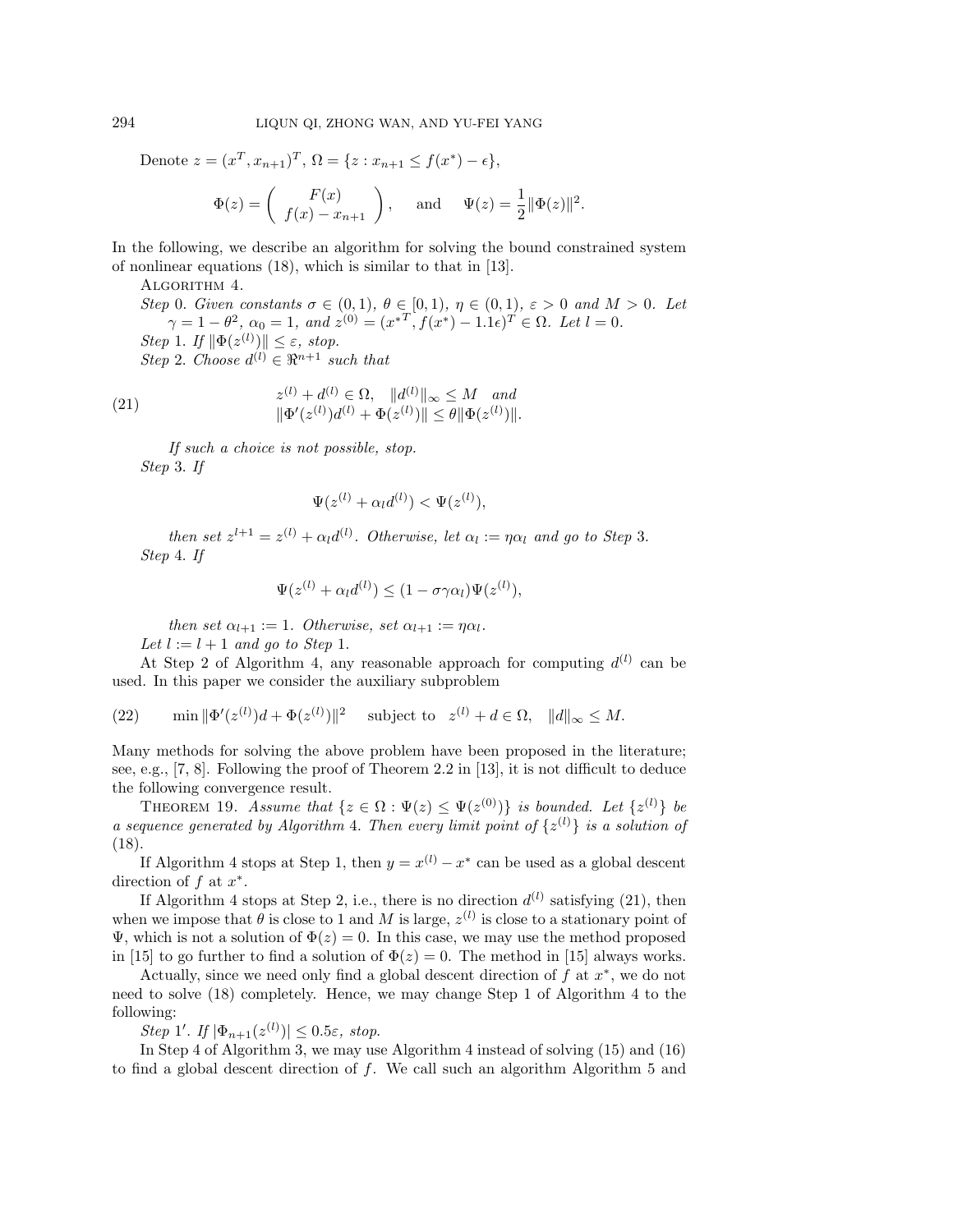use it to find an  $\epsilon$ -global minimizer of f when  $n \geq 3$ . Sufficient conditions given in section 6 can be used as the termination condition for identifying the global minimizer.

THEOREM 20. Let  $\epsilon_0 = 0$  in Algorithm 5. Assume that  $f : \mathbb{R}^n \to \mathbb{R}$  is a normal quartic polynomial. Then the sequence generalized by Algorithm 5 is globally convergent to a  $\epsilon$ -global minimizer  $x^*$  of f. If  $\nabla F(x^*)$  is nonsingular, the convergence is quadratic.

The proof of this theorem is the same as the proof of Theorem 18. Note that without the property indicated in Proposition 1, both Theorems 18 and 20 do not hold. This exploited the characteristics of polynomials.

**8. An application in signal processing and numerical tests.** In this section, we first describe an application of the proposed method in signal processing. Then we report some results of numerical experiments of the algorithms described in the last section.

In the area of broadband antenna array signal processing, the following global optimization problem often arises (see [22, 23]):

(23) 
$$
\begin{array}{ll}\n\text{min} & f_0(w) \\
\text{subject to} & g_l(w) = 0, l = 1, \dots, (N_l + N_q),\n\end{array}
$$

where  $f_0 : \mathbb{R}^n \to \mathbb{R}$  is a strictly convex multivariate polynomial of degree 2,  $g_l : \mathbb{R}^n \to$  $\Re, l = 1, \ldots, (N_l + N_q)$  are multivariate polynomials of degree at most 2,  $N_l$  denotes the number of linear constraints,  $N_q$  denotes the number of quadratic constraints, and  $w \in \mathbb{R}^n$  is the *n*-tuple real weight vector.

In [23], Thng, Cantoni, and Leung showed that the problem (23) is equivalent to the global minimization of a quartic multivariate polynomial. Instead of finding all common zeros of a set of multivariate cubic polynomials as in [23], we use the algorithms proposed in this paper to compute the global minimizer of the quartic polynomial.

As an example, we apply our method to solve a 70-tuple problem listed in Appendix C in [23]. As shown in [23], this problem can be transformed into globally minimizing a bivariate quartic polynomial as follows:

$$
\begin{array}{ll} \mathcal{X}(\alpha_1,\alpha_2)=&0.337280011659804177-0.122071359035091510\alpha_1^2\\&+0.077257128600040819\alpha_1^4-0.217646697603541049\alpha_1\alpha_2\\&+0.233083387816363887\alpha_1^3\alpha_2-0.129244611969892874\alpha_2^2\\&+0.286227131697582205\alpha_1^2\alpha_2^2+0.1755719525003619673\alpha_1\alpha_2^3\\&+0.0567691913792773433\alpha_2^4.\end{array}
$$

Before solving the above problem, we give a general computable criteria to judge whether or not any quartic polynomial is normal for the case  $n = 2$ .

Given a quartic polynomial  $f : \mathbb{R}^n \to \mathbb{R}$  in the form of (1), f is normal if and only if  $[A] := \min\{Ax^4 : x \in S\} > 0$ . If we also use the infinity norm, then we can compute  $[A]$  for  $n = 2$  by solving the following four minimization problems:

(24) 
$$
\min\{Ax^4 : x_1 = 1, |x_2| \le 1\}, \qquad \min\{Ax^4 : x_2 = 1, |x_1| \le 1\},\
$$

and

(25) 
$$
\min\{Ax^4 : x_1 = -1, |x_2| \le 1\}, \min\{Ax^4 : x_2 = -1, |x_1| \le 1\}.
$$

Since (24) and (25) are four at most fourth degree univariate polynomial minimization problems on the interval  $[-1, 1]$ , it is easy to find their global minimum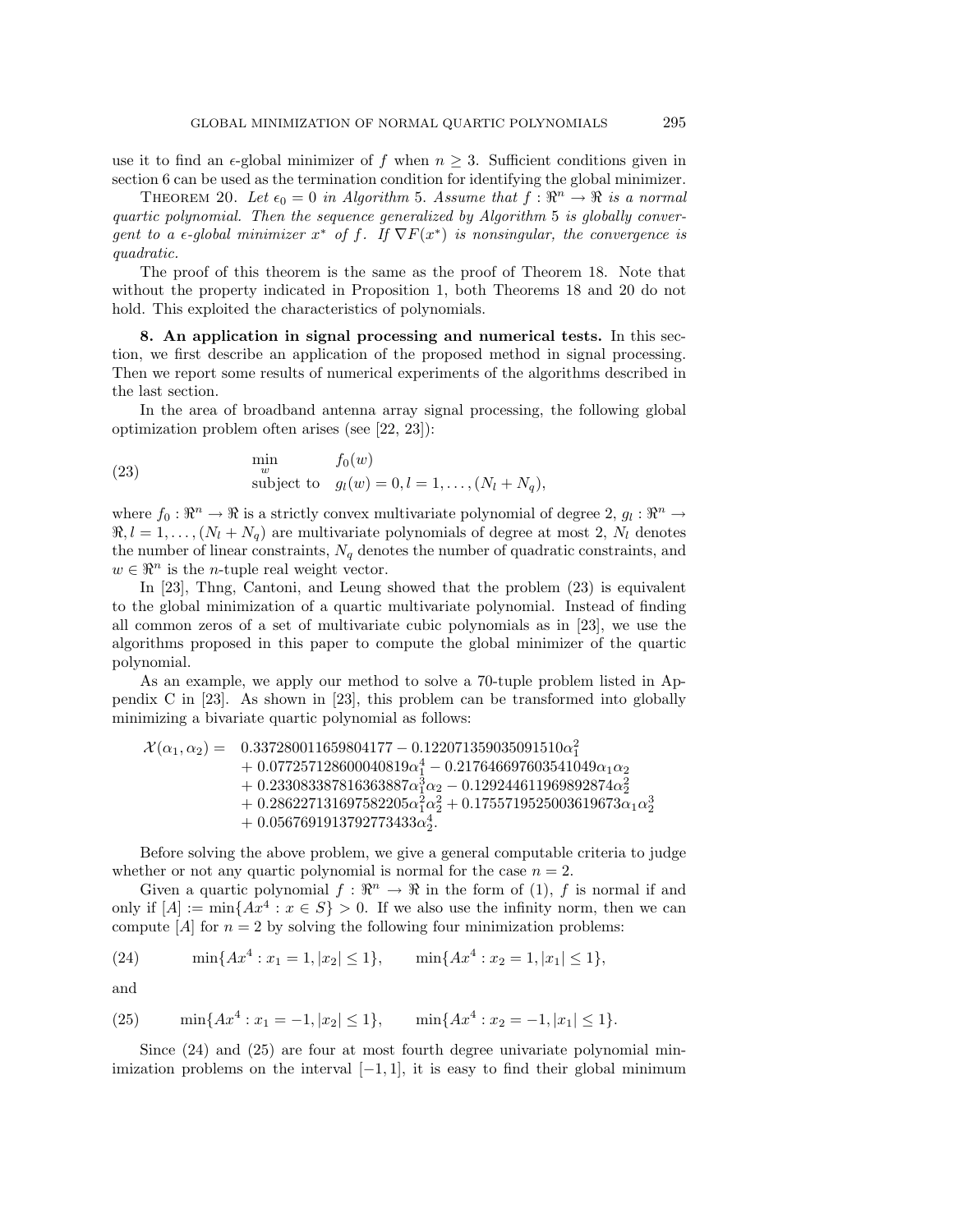| TABLE 1 |                                      |  |  |  |  |
|---------|--------------------------------------|--|--|--|--|
|         | The numerical results when $n = 2$ . |  |  |  |  |

| Question         | GMP $(x^*, y^*)$                         | MOF                  | ΙN             |
|------------------|------------------------------------------|----------------------|----------------|
| Q <sub>21</sub>  | (1.11753212587544, 0.17682220411240)     | $-10.78897112065468$ | 10             |
| Q22              | $(-0.20087198302720, 0.39084435467521)$  | $-17.36200487514549$ | 5              |
| Q23              | $(0.09135514315091, -0.84352027358099)$  | $-31.14019175696217$ | 4              |
| Q24              | $(-0.49521459227644, -0.74362935904160)$ | $-92.28342983346143$ | 7              |
| Q25              | $(0.30109168886, -1.96636703726)$        | 1.55127331116065     | 5              |
| Q26              | $(6.50340840, -9.42272282)$              | 1288925.94605849     |                |
| Q27              | $(-1.348191548098, 0.675076327936)$      | $-103.344964605849$  | 7              |
| Q28              | (0.34648622547009, 0.4125003776761)      | 56.94847262588482    | $\overline{4}$ |
| Q29              | (0.71784344987734, 0.25545015129099)     | $-83.95500103898701$ | 5              |
| Q <sub>210</sub> | $(0.3397935539523, -0.15034069197633)$   | $-15.38564238623246$ | 4              |

solutions. Thus, we can determine the value of  $[A]$  by choosing the smallest minimum value of the above four minimization problems.

Using the above method, we can judge that the quartic polynomial  $\mathcal{X}(\alpha_1, \alpha_2)$  is normal, and  $[A]=0.007286157241353 > 0$ .

Since  $n = 2$ , we use Algorithm 3 to compute the global minimizer of  $\mathcal{X}(\alpha_1, \alpha_2)$ in eight iterations.

We further test Algorithm 3 for  $n = 2$ , and test Algorithm 5 for  $n = 3, 4$  and 6. All computer procedure codes are written in MATLAB language and are implemented on a Pentium III 550e PC. Some parameters are taken as

$$
\rho = 3
$$
,  $\varepsilon = \varepsilon_1 = \varepsilon_2 = 10^{-8}$ ,  $\sigma = 0.5$ ,  $\theta = 0.25$ ,  $\eta = 0.5$ ,  $M = 1$ .

In addition, in our numerical experiments, if  $||F(x^{(k)})|| \leq 10^{-8}$  at iteration k, we view  $x^{(k)}$  as a critical point. For this time, we find a global descent direction at  $x^{(k)}$ by Step 2, 3, or 4 (instead of Step 1) of Algorithms 3 and 5.

When  $n = 2$ , using Proposition 16 and the routine RANDPOLY in MAPLE, we randomly generate 10 normal quartic polynomials and find their global minimizers by Algorithm 3. The results show that the maximal iteration number is 10 and the minimal iteration number is 4. The computer time for each example is no more than one second. Table 1 lists the global minimal point (GMP), the corresponding minimal value of the objective function (MOF), and the iteration number (IN) of Algorithm 3 for each problem. We recorded the times Algorithm 3 visited Step 2–4 before it obtained a global minimizer for the first 10 examples in the appendix. We found that Algorithm 3 visited Step 2–4 three times before it obtained a global minimizer for test example Q21, and only once for the other 9 test examples.

In Tables 2 and 3, we give numerical results by implementing Algorithm 5 for the cases  $n = 3$  and 4, respectively. Here, 15 normal quartic polynomials are generated randomly in a similar fashion to that for the case  $n = 2$ , of which ten minimization problems are for  $n = 3$ , and five are for  $n = 4$ . This time, the maximum IN is 21, the minimum is 6. The computer time for each example is approximately one second.

The termination criterion when  $n \geq 3$  is Corollary 17 following Proposition 16. Hence, the obtained global minimizers satisfy Proposition 13.

When  $n$  further increases, the number of coefficients of a quartic polynomial increases rapidly. This poses a storage problem. Also, in practice, when  $n$  is large, the coefficient tensors may be sparse. Hence, at last in this section, we use Algorithm 5 to solve a class of special normal quartic polynomials with  $n = 6$  and sparse coefficient tensors. These results further verify the effectiveness of the proposed algorithm.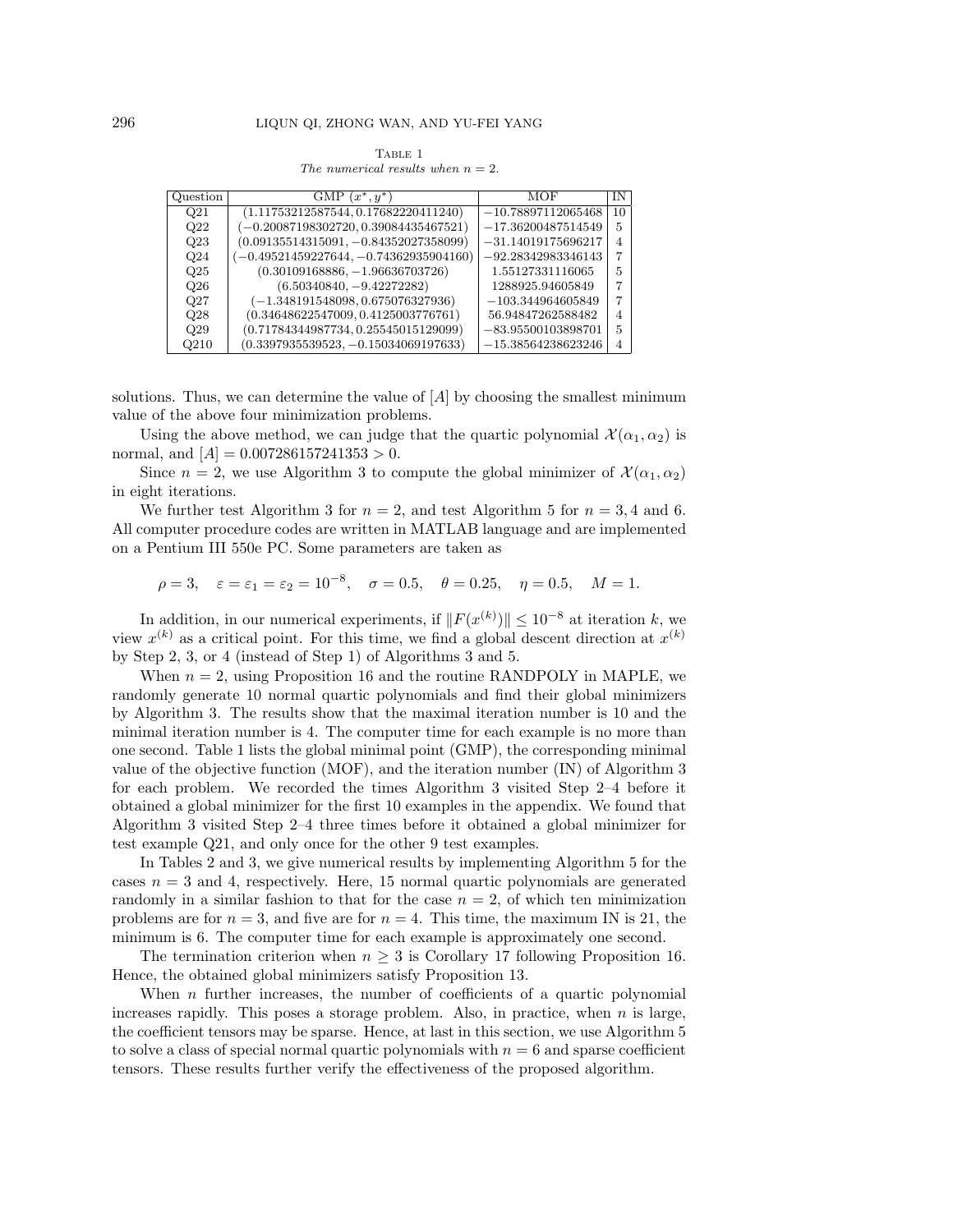| TABLE 2 |  |  |                                      |  |  |
|---------|--|--|--------------------------------------|--|--|
|         |  |  | The numerical results when $n = 3$ . |  |  |

| Question        | GMP $(x^*, y^*, z^*)$                      | MOF            | ΙN |
|-----------------|--------------------------------------------|----------------|----|
| Q31             | $(-1.2618991, 0.481777475, 0.511554542)$   | $-112.374935$  | 7  |
| Q <sub>32</sub> | $(0.45198184, 0.28181568, -0.04439019)$    | $-22.11006871$ | 6  |
| Q33             | $(0.42542661, 1.21252312, -1.858553196)$   | $-228.406952$  | 8  |
| Q34             | $(1.52134791, 1.95307499, -1.95758625)$    | $-748.700592$  | 21 |
| Q35             | $(1.63015225, 0.79920839, -1.37311600)$    | $-280.1038486$ | 8  |
| Q36             | $(7.715035687, -1.54753605, -2.52152795)$  | $-17687.1075$  | 12 |
| Q37             | $(0.8565932583, -0.26891694, 0.162867234)$ | $-70.1167646$  | 8  |
| Q38             | $(0.752808377, 0.287362024, -0.822919492)$ | $-102.236381$  | 6  |
| Q39             | $(0.814835158, -0.308996855, -1.38411083)$ | $-147.45786$   | 8  |
| Q310            | $(-0.693137416, 3.75111948, -11.5578088)$  | $-31876.9903$  | 10 |

TABLE 3 The numerical results when  $n = 4$ .

| Question | GMP $(x^*, y^*, z^*, u^*)$                                              | MOF               | IN. |
|----------|-------------------------------------------------------------------------|-------------------|-----|
| Q41      | $(-2.16567286, -1.05504009, 1.91472660, 3.19936935)$                    | –1395.23409   17  |     |
| $Q_{42}$ | $(-0.05721938, -1.34223106, 0.71604593, 1.29859919)$                    | $ -222.071582 $ 9 |     |
| Q43      | $(-1.2292586, 0.63703738, 0.73368052, -0.74318163)$                     | $ -117.921805 $ 9 |     |
| Q44      | $(-0.33345841, -0.20877798, 1.50120003, -0.19617979)$                   | $-122.44731$   16 |     |
| Q45      | $(-0.67299109, -0.10065256, 0.83060242, -0.01484504)$ $ -201.373676 $ 6 |                   |     |

It is seen that the following polynomial is normal:

$$
f(x) = \sum_{i=1}^{6} a_i x_i^4 + x^T P x + p^T x,
$$

where  $a_i$ ,  $i = 1, \ldots, 6$ , are six randomly generated positive numbers, P is a randomly generated  $6 \times 6$  matrix, and p is a randomly generated six-dimensional vector. Furthermore, if we use the infinity norm, then we have  $[A] = \min\{a_i\}$  (here A represents the fourth order coefficient tensor of the leading degree term of the polynomial).

We first compute the global minimizer of a simple example:

 $x^{4} + y^{4} + z^{4} + u^{4} + v^{4} + w^{4} + x^{2} + y^{2} - z^{2} - u - v + w.$ 

It is not very difficult to verify that

$$
(x, y, z, u, v, w) = (0, 0, 0.70710678118655, 0.62996052494744, 0.62996052494744, -0.62996052494744)
$$

is a global minimizer by directly solving the KKT equations. By implementing Algorithm 5, we get the above solution after five iterations.

Table 4 lists the numerical results when we randomly generate the coefficients.

All 29 randomly generated tested examples in this section are listed in the appendix.

**9. Concluding remarks.** In this paper, we introduced the concept of global descent directions. For a normal quartic polynomial, we give ways to find a global descent direction at a noncritical point, saddle point, or local maximizer in the general case and at a local minimizer when  $n = 2$ . For  $n \geq 3$ , we propose a constrained nonlinear equation approach to find a global descent direction at a local minimizer. We also give a formula at a critical point and a method at a noncritical point to find a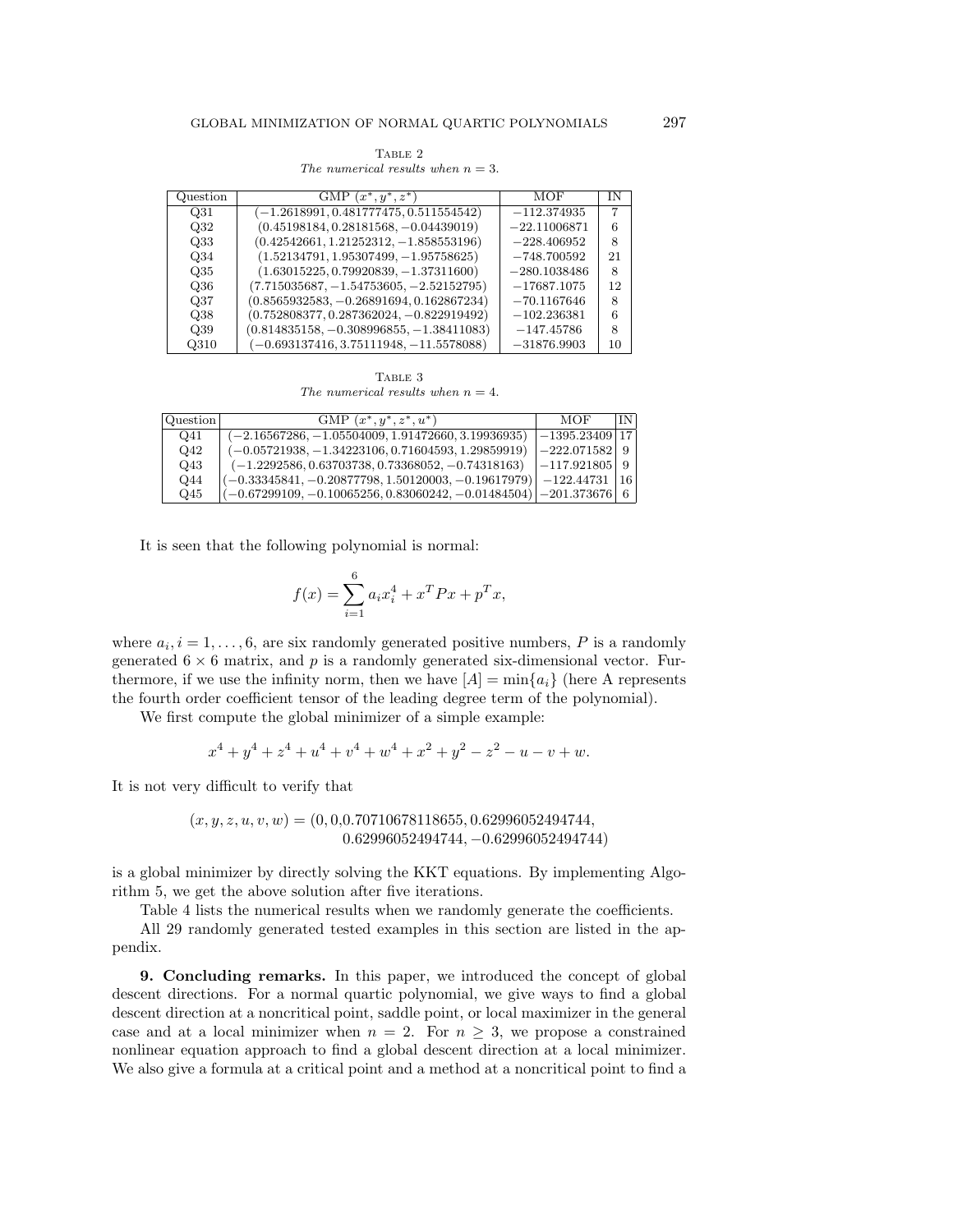| TABLE 4 |                                      |  |  |  |  |
|---------|--------------------------------------|--|--|--|--|
|         | The numerical results when $n = 6$ . |  |  |  |  |

| Question       | O61            | Q62            | Q63            | Q64            |
|----------------|----------------|----------------|----------------|----------------|
| $x^*$          | 0.54521881     | $-0.65466417$  | $-0.363974062$ | $-1.350391459$ |
| $y^*$          | $-1.46441019$  | $-1.86951600$  | $-1.028303631$ | $-1.483150332$ |
| $z^*$          | $-0.72060665$  | $-0.368135071$ | 0.563190492    | $-1.369006772$ |
| $u^*$          | 1.17814427     | 0.819086646    | 0.9486927097   | $-1.10594118$  |
| $v^*$          | 0.79406511     | 0.77562232     | $-0.707559149$ | 1.54353024     |
| $\overline{u}$ | $-0.465794119$ | $-0.53132279$  | 0.470942714    | 2.33088412     |
| <b>MOF</b>     | 28.94281730    | $-23.00564783$ | $-16.27241853$ | $-70.87818171$ |
| ΙN             | 25             | 23             | 21             | 23             |

one-dimensional global minimizer along a global descent direction. Based upon these, two global descent algorithms were proposed. For  $n = 2$ , the proposed algorithm can find a global minimizer of a normal quartic polynomial. For  $n \geq 3$ , the proposed algorithm can find an  $\epsilon$ -global minimizer of the objective function when some global optimality condition holds.

**10. Appendix.** In this appendix, we list all 29 randomly generated tested examples:

Q21:  $32x^4 + 54x^3y + 127x^2y^2 + 78xy^3 + 73y^4 + 75 - 2x^3 - 45x^2y - 74x^2 - 60xy^2$  $xu - 31x - 43y^3 + 73y^2 - 82y$ ;

Q22:  $108x^4 + 142x^3y + 266x^2y^2 + 160xy^3 + 96y^4 - 4 - 50x^3 - 47x^2y + 75x^2 +$  $67xy^{2} - 79xy + 53x + 63y^{3} - 24y^{2} - 29y$ ;

Q23:  $32x^4 + 32x^3y + 150x^2y^2 + 124xy^3 + 81y^4 + 21 + 68x^3 - 84x^2y + 80x^2 + 23xy^2 20xy - 7x + 4y^3 - 77y^2 + 40y$ ;

Q24:  $16x^4 + 12x^3y + 92x^2y^2 + 18xy^3 + 127y^4 - 49 + 22x^3 - 8x^2y + 53x^2 + 84xy^2$  $98xy - 5x + 20y^3 - 72y^2 + 10y$ ;

Q25:  $86x^4 + 140x^3y + 170x^2y^2 + 76xy^3 + 39y^4 - 15 - 21x^3 - 75x^2 + 93xy^2 + 23xy 16x + 83y^3 - 17y^2 + 51y$ ;

Q26:  $42x^4 + 102x^3y + 128x^2y^2 + 76xy^3 + 24y^4 + 63 - 85x^3 - 55x^2y - 37x^2 - 35xy^2 +$  $97xy + 50x + 79y^3 + 56y^2 + 49y$ ;

Q27:  $57x^4 + 126x^3y + 222x^2y^2 + 172xy^3 + 119y^4 - 1 + x^3 - 47x^2y - 91x^2 - 47xy^2$  $61xy + 41x - 58y^3 - 90y^2 + 53y$ ;

Q28:  $121x^4 + 218x^3y + 277x^2y^2 + 168xy^3 + 76y^4 + 88 + 43x^3 - 66x^2y - 53x^2$  $61xy^{2} - 23xy - 37x + 31y^{3} - 34y^{2} - 42y;$ 

Q29:  $74x^4 + 128x^3y + 182x^2y^2 + 126xy^3 + 52y^4 - 32 - 76x^3 - 65x^2y + 25x^2 +$  $28xy^{2} - 61xy - 60x + 9y^{3} + 29y^{2} - 66y;$ 

Q210:  $80x^4 + 172x^3y + 260x^2y^2 + 176xy^3 + 80y^4 + 5 + 78x^3 + 39x^2y + 94x^2 +$  $68xy^{2} - 17xy - 98x - 36y^{3} + 40y^{2} + 22y$ ;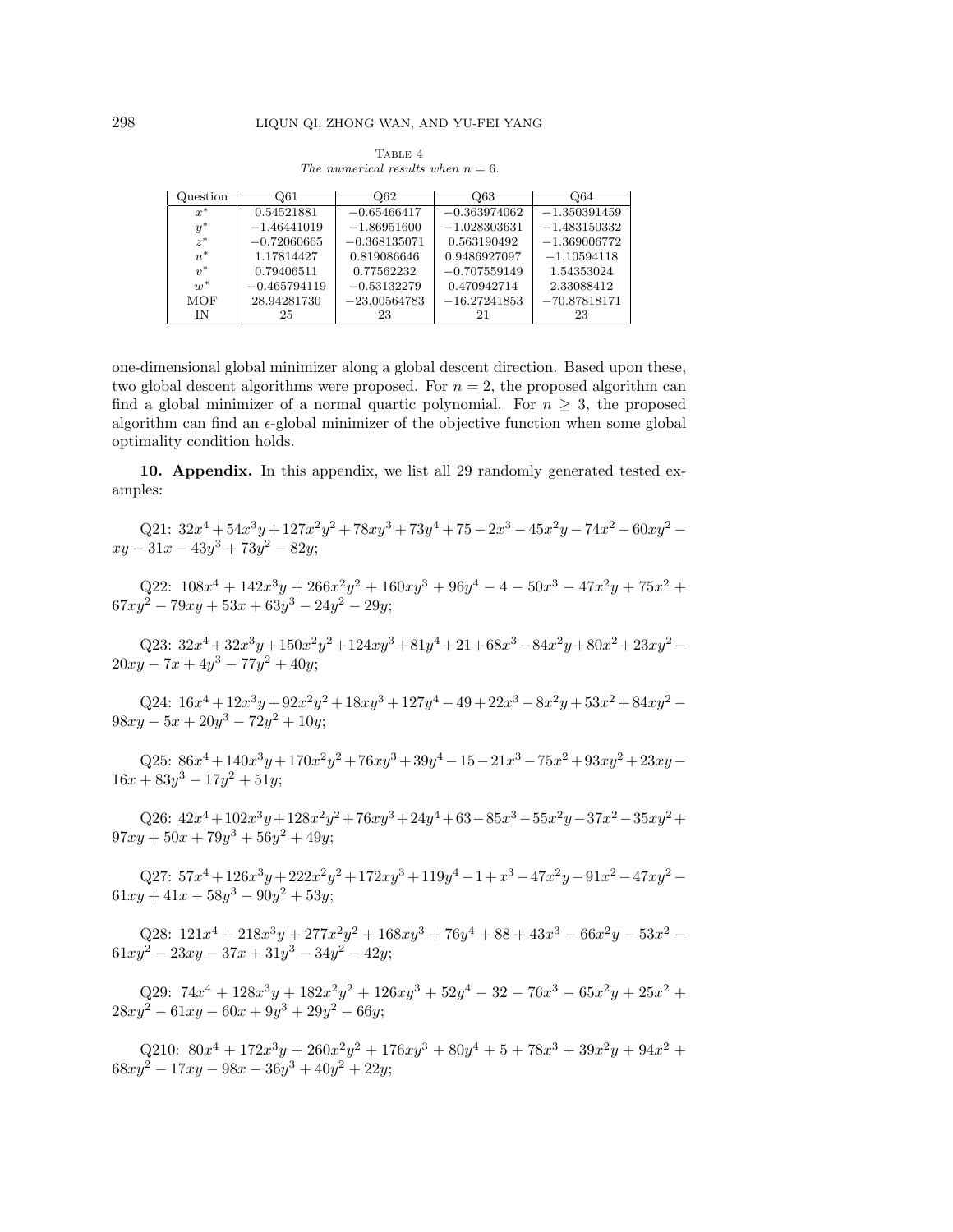Q31:  $117x^4 + 86x^3y + 182x^3z + 185x^2y^2 + 241x^2z^2 + 204x^2yz + 44xy^3 + 172xy^2z +$  $114xyz^2 + 136xz^3 + 57y^4 + 84y^3z + 159y^2z^2 + 56yz^3 + 50z^4 + 88 + 66x^3 - 29x^2y 91x^2z - 53x^2 - 19xy^2 - 47xyz + 68xy - 72xz^2 - 87xz + 79x + 43y^3 - 66y^2z - 53y^2$  $61yz^2 - 23yz - 37y + 31z^3 - 34z^2 - 42z$ ;

Q32:  $105x^4 + 96x^3y + 90x^3z + 223x^2y^2 + 209x^2z^2 + 148x^2yz + 102xy^3 + 168xy^2z +$  $176xyz^2 + 114xz^3 + 98y^4 + 136y^3z + 275y^2z^2 + 142yz^3 + 108z^4 + 5 - 76x^3 - 65x^2y +$  $25x^2z + 28x^2 - 61xy^2 - 60xyz + 9xy + 29xz^2 - 66xz - 32x + 78y^3 + 39y^2z + 94y^2 +$  $68yz^{2} - 17yz - 98y - 36z^{3} + 40z^{2} + 22z$ ;

Q33:  $61x^4 + 42x^3y + 130x^3z + 104x^2y^2 + 225x^2z^2 + 114x^2yz + 44xy^3 + 114xy^2z +$  $180xyz^2 + 162xz^3 + 36y^4 + 48y^3z + 142y^2z^2 + 138yz^3 + 112z^4 + 81 - 88x^3 - 43x^2y 73x^2z + 25x^2 + 4xy^2 - 59xyz + 62xy - 55xz^2 + 25xz + 9x + 40y^3 + 61y^2z + 40y^2$  $78yz^{2} + 62yz + 11y + 88z^{3} + z^{2} + 30z$ ;

Q34:  $96x^4 + 38x^3y + 262x^3z + 169x^2y^2 + 414x^2z^2 + 202x^2yz + 30xy^3 + 256xy^2z +$  $238xyz^2 + 282xz^3 + 75y^4 + 138y^3z + 253y^2z^2 + 146yz^3 + 110z^4 - 73 - 5x^3 - 28x^2y +$  $4x^2z - 11x^2 + 10xy^2 + 57xyz - 82xy - 48xz^2 - 11xz + 38x - 7y^3 + 58y^2z - 94y^2$  $68yz^2 + 14yz - 35y - 14z^3 - 9z^2 - 51z$ ;

Q35:  $80x^4 + 130x^3y + 206x^3z + 248x^2y^2 + 302x^2z^2 + 258x^2yz + 130xy^3 + 356xy^2z +$  $258xyz^2 + 210xz^3 + 108y^4 + 140y^3z + 216y^2z^2 + 94yz^3 + 82z^4 + 45 - 73x^3 - 91x^2y +$  $x^2z + 5x^2 - 86xy^2 + 43xyz - 4xy - 50xz^2 + 50xz + 67x - 39y^3 + 8y^2z - 49y^2 + 11yz^2 +$  $93yz - 14y - 99z^3 - 67z^2 + 68z$ ;

Q36:  $22x^4 + 46x^3y + 66x^3z + 151x^2y^2 + 161x^2z^2 + 110x^2yz + 126xy^3 + 148xy^2z +$  $180xyz^2 + 126xz^3 + 90y^4 + 84y^3z + 187y^2z^2 + 70yz^3 + 87z^4 + 21 - 84x^3 + 46x^2y +$  $59x^2z - 56x^2 - 83xy^2 - 91xyz + 92xy - 93xz^2 + 91xz - 54x + 10y^3 - 77y^2z - 63y^2$  $90yz^{2} + 61yz - 3y - 82z^{3} + 16z^{2} - 40z;$ 

Q37:  $104x^4 + 88x^3y + 128x^3z + 136x^2y^2 + 239x^2z^2 + 208x^2yz + 36xy^3 + 120xy^2z +$  $152xyz^2 + 106xz^3 + 26y^4 + 56y^3z + 146y^2z^2 + 124yz^3 + 102z^4 - 17 - 79x^3 - 27x^2y +$  $32x^2z - 24x^2 - 46xy^2 + 12xyz + 81xy + 63xz^2 - 85xz - 36x - 35y^3 + 11y^2z + 90y^2 +$  $31yz^{2} + 47yz - 50y - 54z^{3} + 71z^{2} - 71z$ ;

Q38:  $76x^4 + 172x^3y + 176x^3z + 285x^2y^2 + 247x^2z^2 + 360x^2yz + 204xy^3 + 342xy^2z +$  $420xyz^2 + 236xz^3 + 93y^4 + 182y^3z + 293y^2z^2 + 182yz^3 + 126z^4 + 6 + 76x^3 - 57x^2y$  $80x^2z - 92x^2 + 81xy^2 + 77xyz - 87xy + 50xz^2 + 74xz - 60x + 19y^3 - 68y^2z + 78y^2 +$  $34yz^{2} + 66yz - 53y + 59z^{3} + 28z^{2} + 38z;$ 

Q39:  $111x^4+126x^3y+126x^3z+256x^2y^2+221x^2z^2+162x^2yz+122xy^3+214xy^2z+$  $186xyz^2 + 138xz^3 + 69y^4 + 78y^3z + 166y^2z^2 + 82yz^3 + 89z^4 - 15 - 50x^3 - 47x^2y +$  $75x^2z + 67x^2 - 79xy^2 + 53xyz + 63xy - 24xz^2 - 29xz - 4x - 21y^3 - 75y^2 + 93yz^2 +$  $23yz - 16y + 83z^3 - 17z^2 + 51z$ ;

Q310:  $59x^4 + 136x^3y + 56x^3z + 205x^2y^2 + 84x^2z^2 + 120x^2yz + 144xy^3 + 130xy^2z +$  $88xyz^2 + 14xz^3 + 80y^4 + 88y^3z + 91y^2z^2 + 38yz^3 + 11z^4 - 37 - 95x^3 - 47x^2y + 51x^2z +$  $47x^2 + 5xy^2 + 33xyz + 9xy + 26xz^2 - 55xz + 37x - 94y^3 - 65y^2z + 90y^2 - 38yz^2$  $46yz + 28y + 88z^3 + 64z^2 - 22z$ ;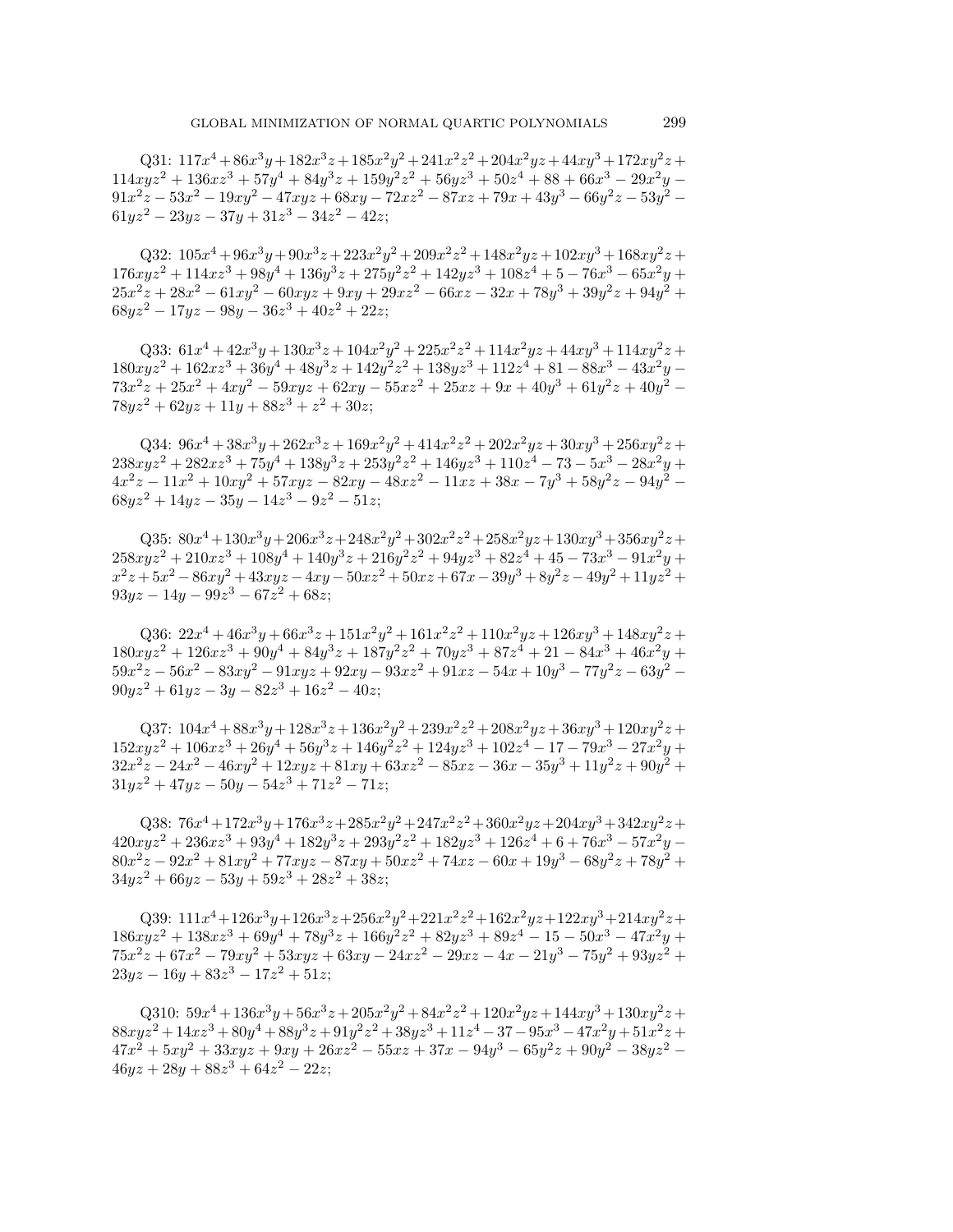$Q41: 96y^2zu + 380xuz^2 + 338xzu^2 + 476x^2zu + 408xyu^2 + 388xyz^2 + 456xy^2u +$  $470xy^2z + 464x^2yu + 420x^2yz + 208yuz^2 + 138yzu^2 + 240x^3y + 408x^3z + 444x^3u +$  $430x^2y^2+554x^2z^2+522x^2u^2+192xy^3+362xz^3+326xu^3+144y^3z+192y^3u+352y^2z^2+$  $341y^2u^2 + 156yz^3 + 184yu^3 + 297z^2u^2 + 216x^4 + 143y^4 + 165z^4 + 132u^4 + 408xzyu 61 - 93x - 50y - 62y^2u + 63xz^2 + 50xy^2 + 45xu^2 + 92y^3 + 43y^2z + 66yz^2 + z - 47u$  $97x^2 + 49xy - 59xz - 8xu + 77y^2 - 5yz - 61yu + 31z^2 - 91u^2 + 79xyz + 56xyu +$  $57xzu + 54yzu - 55x^2y - 37x^2z - 35x^2u - 62zu + 99yu^2 - 18z^2u - 26zu^2 - 85x^3 12z^3 - 47u^3$ ;

Q42:  $760xyzu + 832x^2yz + 600x^2yu + 454x^2zu + 722xy^2z + 578xy^2u + 720xyz^2 +$  $576xyu^2 + 422xz^2u + 476xzu^2 + 614y^2zu + 408x^3y + 442x^3z + 306x^3u + 604x^2y^2 +$  $619x^2z^2+514x^2u^2+344xy^3+354xz^3+252xu^3+456y^3z+328y^3u+617y^2z^2+486y^2u^2+$  $436yz^3 + 288yu^3 + 616yzu^2 + 289x^4 + 195y^4 + 536yz^2u + 182z^4 + 160u^4 + 190z^3u +$  $396z<sup>2</sup>u<sup>2</sup> + 188zu<sup>3</sup> - 61 - 93x - 50y + z - 47u + 97x<sup>2</sup> + 49xy - 59xz - 8xu + 77y<sup>2</sup> 5yz - 61yu + 31z^2 - 62zu - 91u^2 + 79xyz + 56xyu + 57xzu + 54yzu - 55x^2y - 37x^2z 35x^2u + 50xy^2 + 63xz^2 + 45xu^2 + 43y^2z - 62y^2u + 66yz^2 + 99yu^2 - 18z^2u - 26zu^2 85x^3 + 92y^3 - 12z^3 - 47u^3$ ;

Q43:  $380xyzu + 308x^2yz + 336x^2yu + 210x^2zu + 358xy^2z + 302xy^2u + 324xyz^2 +$  $296xyu^2+182xz^2u+310xzu^2+336y^2zu+196x^3y+192x^3z+86x^3u+429x^2y^2+284x^2z^2+$  $327x^2u^2+260xy^3+144xz^3+114xu^3+162y^3z+362y^3u+367y^2z^2+564y^2u^2+132yz^3+$  $294yu^3 + 282yzu^2 + 130x^4 + 272y^4 + 316yz^2u + 90z^4 + 180u^4 + 138z^3u + 345z^2u^2 +$  $192zu^3+79+85x+72y-47z-87u-x^2+23xy-50xz-53xu+72y^2-86yz+80yu-91z^2 19zu-72u^2+83xyz-86xyu+19xzu-85yzu-58x^2y-90x^2z+53x^2u+94xy^2-84xz^2+$  $88xu^2 + 78y^2z + 17y^2u - 99yz^2 + 30yu^2 - 29z^2u - 53zu^2 + 41x^3 + 49y^3 + 66z^3 + 68u^3$ 

Q44:  $308xyz^2 + 518xy^2u + 400xy^2z + 556x^2zu + 548x^2yu + 406x^2yz + 322y^2zu +$  $632xzu^2 + 450xz^2u + 468xyu^2 + 324yzu^2 + 236yz^2u + 428xyzu + 316x^3y + 248x^3z +$  $520x^3u+481x^2y^2+343x^2z^2+735x^2u^2+288xy^3+144xz^3+530xu^3+210y^3z+108y^3u+$  $303y^2z^2 +445y^2u^2 +144yz^3 +128yu^3 +162z^3u +344z^2u^2 +298zu^3 +240x^4 +180y^4 +$  $81z<sup>4</sup> + 255u<sup>4</sup> + 4 - 61x - 17y - 36z<sup>2</sup>u + 78yzu - 76xzu - 34xyu + 31xyz + 25u +$  $94yu^2 + 9y^2z + 29y^2u - 32yz^2 - 53x^2z + 22zu^2 - 37xy^2 - 88z - 23x^2 - 42xy - 65xz +$  $28xu - 66y^2 + 39yz + 68yu + 40z^2 + 5zu - 73u^2 - 66x^2y - 61x^2u + 88xz^2 + 25xu^2 +$  $43x^3 - 60y^3 - 98z^3 - 43u^3$ ;

Q45:  $440xyz^2 + 610xy^2u + 392xy^2z + 654x^2zu + 526x^2yu + 370x^2yz + 610y^2zu +$  $732xzu^2 + 744xz^2u + 628xyu^2 + 628yzu^2 + 596yz^2u + 720xyzu + 190x^3y + 250x^3z +$  $354x^3u+399x^2y^2+468x^2z^2+598x^2u^2+242xy^3+300xz^3+456xu^3+242y^3z+332y^3u+$  $474y^2z^2 + 562y^2u^2 + 260yz^3 + 364yu^3 + 444z^3u + 668z^2u^2 + 456zu^3 + 144x^4 + 195y^4 +$  $224z^4+224u^4-73+81x+38y+58z^2u+57yzu+11xzu+40xyu+61xyz-51u-48yu^2 28y^2z + 4y^2u + 10yz^2 - 55x^2z - 68zu^2 + 40xy^2 - 35z + 9x^2 - 78xy + 88xz + 30xu$  $11y^{2} - 82yz - 11yu - 94z^{2} + 14zu - 9u^{2} + 62x^{2}y + 25x^{2}u + 62xz^{2} + xu^{2} - 59x^{3} - 5y^{3} 7z^3 - 14u^3;$ 

Q61:  $9x^4 + 2y^4 + 6z^4 + 4u^4 + 8v^4 + 7w^4 + 2x + 6y + 5z + 2w + 4x^2 + 8xy + 18xz +$  $6xu + 8xv + 2xw + 3y^2 + 14yz + 18yu + 18yv + 4yw + 4z^2 + 14zu + 12zv + 12zw$  $4u^2 + 4uv + 12uw + 8v^2 + 6vw + 5w^2;$ 

Q62:  $4x^4 + y^4 + 8z^4 + 4u^4 + 6v^4 + 7w^4 + 4x^2 + 6xu + 6xw + 12yu + 12yv + 5z^2 +$  $6zv + 12zw + 4u^2 + 8uv + 6uw + 4v^2 + 10vw + 2w^2 + 8x + 7y + 7z + 8u + 6v + 2w$ ;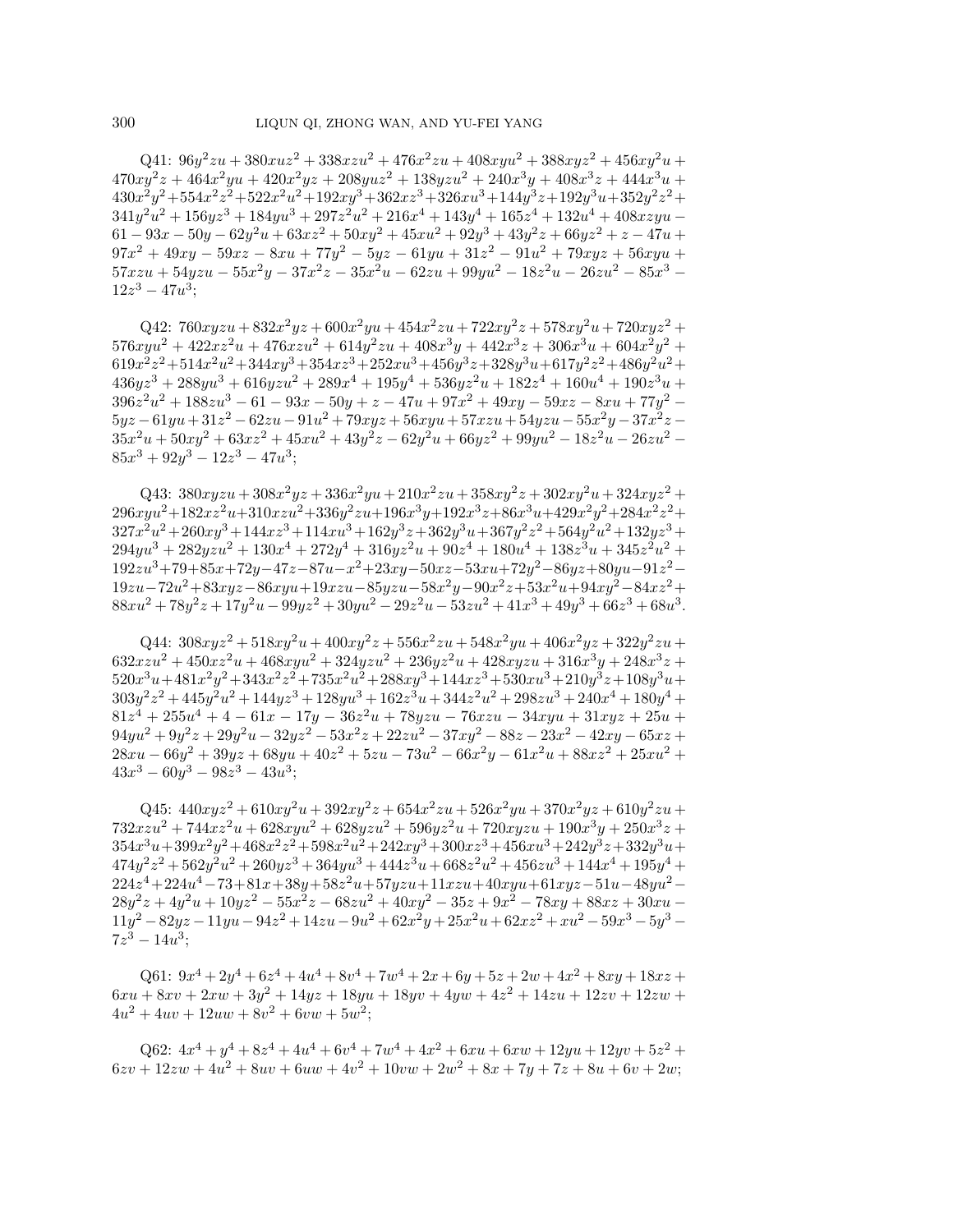$\label{eq:Q63} \text{Q63:}\ 9x^4 \!+\! 7y^4 \!+\! z^4 \!+\! 4u^4 \!+\! 9v^4 \!+\! 9w^4 \!+\! 8x^2 \!+\! 2xz \!+\! 6xu \!+\! 18xv \!+\! 18xw \!+\! 18yz \!+\! 10yu \!+\!$  $4yyv+12yw+4z^2+2zu+2zv+16zw+16uw+2v^2+2vw+8w^2+5x+8y+6z+9u+9v;$ 

Q64:  $x^4 + 2y^4 + z^4 + 6u^4 + 2v^4 + w^4 + 8x + 7y + 6z + 7v + 4u + 6w + 4x^2 + 2xy +$  $8xz + 4xu + 8xv + 8xw + y^2 + 8yz + 2yv + 14yw + 4z^2 + 12zu + 12zv + 14zw + 6u^2 +$  $14uv + 18uw + 3v^2 + 3w^2$ .

**Acknowledgments.** The authors thank Professor Sheng-Li Tan and Dr. Guohui Zhao for sharing their knowledge of algebraic varieties, and thank a referee for helpful comments.

## REFERENCES

- [1] S. BELLAVIA, M. MACCONI, AND B. MORINI, An affine scaling trust-region approach to boundconstrained nonlinear systems, Appl. Numer. Math., 44 (2003), pp. 257–280.
- [2] A. CANTONI AND M. C. BLASIKIEWIEZ, *Derivative constrained broad band antenna array pro*cessors revisited, in Proceedings of IASTED, 2nd International Symposium on Signal Processing and Its Applications, Gold Coast, Queensland, August 1990, pp. 319–326.
- [3] D. Cox, J. Little, and D. O'Shea, Ideals, Varieties, and Algorithms: An Introduction to Computational Algebraic Geometry and Commutative Algebra, Springer-Verlag, New York, 1992.
- [4] A. DURFEE, N. KRONENFELD, H. MUNSON, J. ROY, AND I. WESTBY, Counting critical points of real polynomials in two variables, Amer. Math. Monthly, 100 (1993), pp. 255–271.
- [5] M. H. Er and A. Cantoni, Techniques in robust broad band beamforming, in Control and Dynamic Systems, C. T. Leondes, ed., Academic Press, San Diego, 1992.
- [6] C. A. FLOUDAS, *Deterministic Global Optimization: Theory, Methods and Applications*, Kluwer, Dordrecht, The Netherlands, 2000.
- [7] A. FRIEDLANDER AND J. M. MARTÍNEZ, On the maximization of a concave quadratic function with box constraints, SIAM J. Optim., 4 (1994), pp. 177–192.
- [8] A. FRIEDLANDER, J. M. MARTÍNEZ, AND S. A. SANTOS, A new trust region algorithm for bound constrained minimization, Appl. Math. Optim., 30 (1994), pp. 235–266.
- [9] S. A. GABRIEL AND J. S. PANG, A trust region method for constrained nonsmooth equations, in Large Scale Optimization - State of the Art, W. W. Hager, D. W. Hearn, and P. M. Pardalos, eds., Kluwer, Dordrecht, The Netherlands, 1994, pp. 155–181.
- [10] C. G. GIBSON, Elementary Geometry of Algebraic Curves, Cambridge University Press, Cambridge, UK, 1998.
- [11] C. Kanzow, An active-set type Newton method for constrained nonlinear equations, in Complementarity: Applications, Algorithms and Extensions, M. C. Ferris, O. L. Mangasarian, and J.-S. Pang, eds., Kluwer, Dordrecht, The Netherlands, 2001, pp. 179–200.
- [12] M. KOJIMA, S. KIM, AND H. WAKI, A general framework for convex relaxation of polynomial optimization problems over cones, in Proceedings of the Fourteenth RAMP Symposium, A. Tamura and H. Ito, eds., RAMP, Kyoto, 2002, pp. 115–132.
- [13] D. N. KOZAKEVICH, J. M. MARTÍNEZ, AND S. A. SANTOS, Solving nonlinear systems of equations with simple constraints, Math. Appl. Comput., 16 (1997), pp. 215–235.
- [14] J. B. LASSERRE, Global optimization with polynomials and the problem of moments, SIAM J. Optim., 11 (2001), pp. 796–817.
- [15] J. L. NAZARETH AND L. QI, Globalization of Newton's method for solving nonlinear equations, J. Numer. Algebra Appl., 3 (1996), pp. 239–249.
- [16] Y. Nesterov, Squared functional systems and optimization problems, in High Performance Optimization, H. Frenk, K. Roos, T. Terlaky, and S. Zhang, eds., Kluwer, Dordrecht, The Netherlands, 2000, pp. 405–440.
- [17] L. QI, *Extrema of a real polynomial*, J. Global Optim., to appear.
- [18] L. Qi and K. L. Teo, Multivariate polynomial minimization and its application in signal processing, J. Global Optim., 26 (2003), pp. 419–433.
- [19] L. Qi, X. J. Tong, and D. H. Li, An active-set projected trust region algorithm for box constrained nonsmooth equations, J. Optim. Theory Appl., 120 (2004), pp. 601–625.
- [20] N. Z. Shor, Nondifferentiable Optimization and Polynomial Problems, Kluwer, Dordrecht, The Netherlands, 1998.
- [21] E. Shustin, Critical points of real polynomials, subdivisions of Newton polyhedra and topology of real algebraic hypersurfaces, Amer. Math. Soc. Transl., 173 (1996), pp. 203–223.